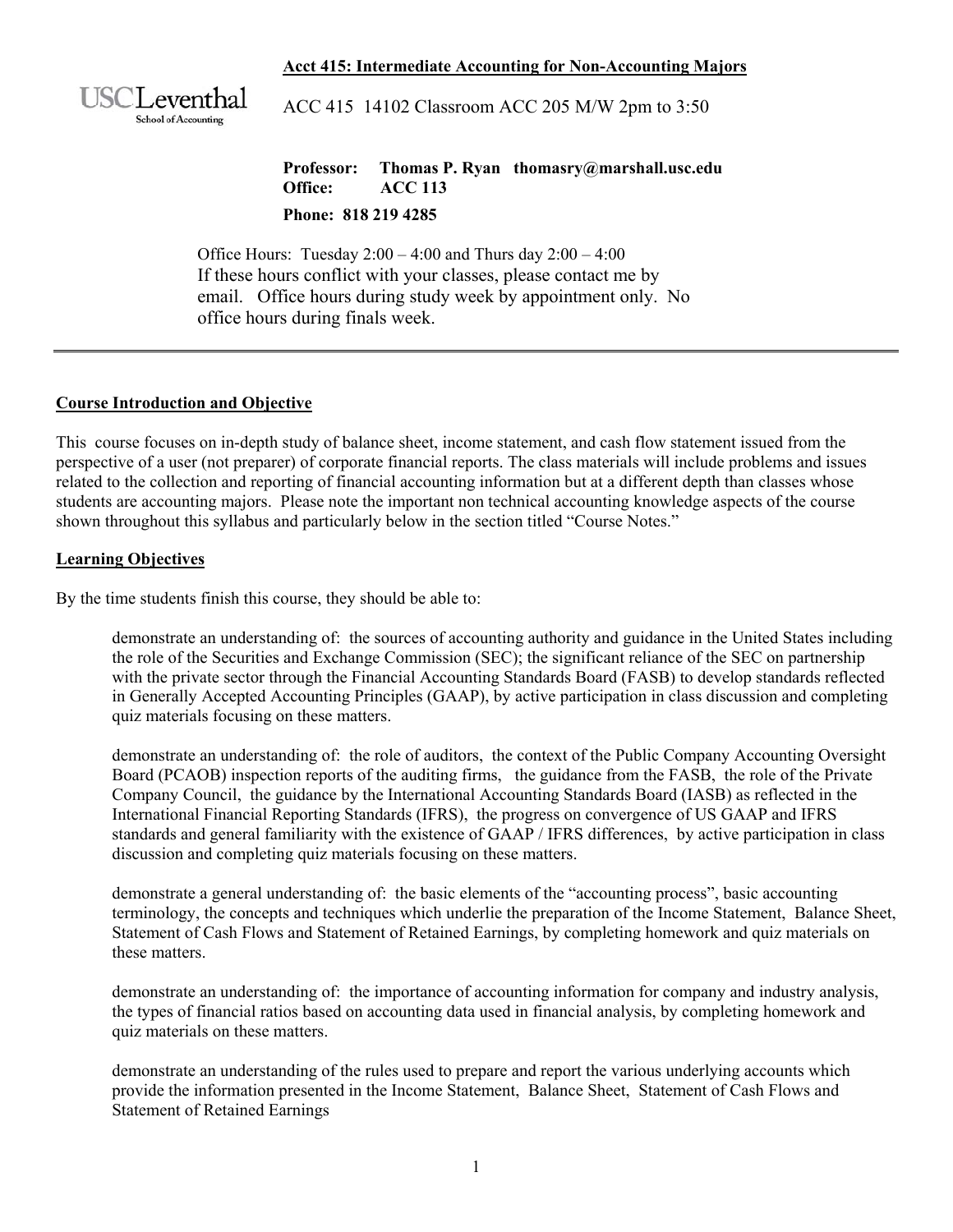demonstrate an understanding of how accounting information is used and relevant in: typical career working environments; relevance of accounting data to decisions by students on the choice of companies and industries to work in; assessing personal investment opportunities; and assessing personal positions on what governmental economic and social policies to support through in class discussion and homework.

recognize and discuss contemporary news on subjects such as national / regional budget crisis', example initial public offerings', municipal and state liabilities, and fraud, in the context of subjects included in the course, through class participation and also group project activities.

demonstrate basic and intermediate levels of Excel competency by completing quiz materials.

demonstrate an appreciation of the usefulness and limitations of accounting information, by participation in class discussion, completing homework and quiz materials.

demonstrate a limited depth understanding of financial analysis procedures depending on accounting data and how variances in accounting data may lead to questionable conclusions, by participation in class discussion.

The course will include review of most chapters of the Kieso text on Intermediate Accounting. For most class sessions, students will be assigned readings constituting a portion of a particular chapter of the text, and will be required to complete online homework questions related to the readings prior to the class lecture. A tentative schedule of the week by week activities and assignments for the class is included later in this document.

## **Required Materials**

- Either the three ring binder version, or online version of the Kieso, Weygandt Warfield "Intermediate Accounting"  $15<sup>th</sup>$  edition.
- As described further below: Students must obtain access to Wileyplus, the online support system on which students will be required to complete the online homework assignment questions and where the results from those assignments will be tracked. **Please note: Unfortunately, purchase of a used text will still require that students separately purchase Wileyplus. The combined cost of a used text and WileyPlus may exceed the cost of either the ebook or new hardcopy versions. So, it may not make sense financially to buy a used text.**
- Students are required to access and perform Excel related learning and quiz assignments on the McGraw Hill Simnet site. Registration for this site is approximately \$30 and is done by each student individually using a credit card when entering the site at https://usc.simnetonline.com
- The course will require students to access typical financial news sources such as the Wall Street Journal or websites such as Yahoo finance each class day to become familiar with contemporaneous business news events involving accounting issues touched on by the course. Access to the online version of the Wall Street Journal would be helpful, though other sources may allow achieving a similar level of knowledge of important current financial news events.

For the sake of your career, you should have familiarity with contemporeaneous business topics and events. You should subscribe to, or in some way have access to business sources such as the Wall Street Journal. In your career, you should make an effort to be prepared to provide cogent, thoughtful observations or answers in an interview or business setting. This course will push you to spend time and think about business news topics and your opinions on the issues with accounting and financial analysis providing a foundation for some of your assessments.

WileyPlus is a site where Wiley, the publisher of the Intermediate Accounting text authored by Kieso, provides a variety of content. Students need be familiar with the relevant content on WileyPlus and access it at frequent intervals during the course.

Generally, students will pay for access to Wileyplus through the acquisition of the text through the USC bookstore. Again, as noted above, if students have acquired the text used or elsewhere they will need to be certain that they also acquire access to Wileyplus. In the past, I have been told by students that they have found that the lowest cost option is purchase of the ebook which includes WileyPlus.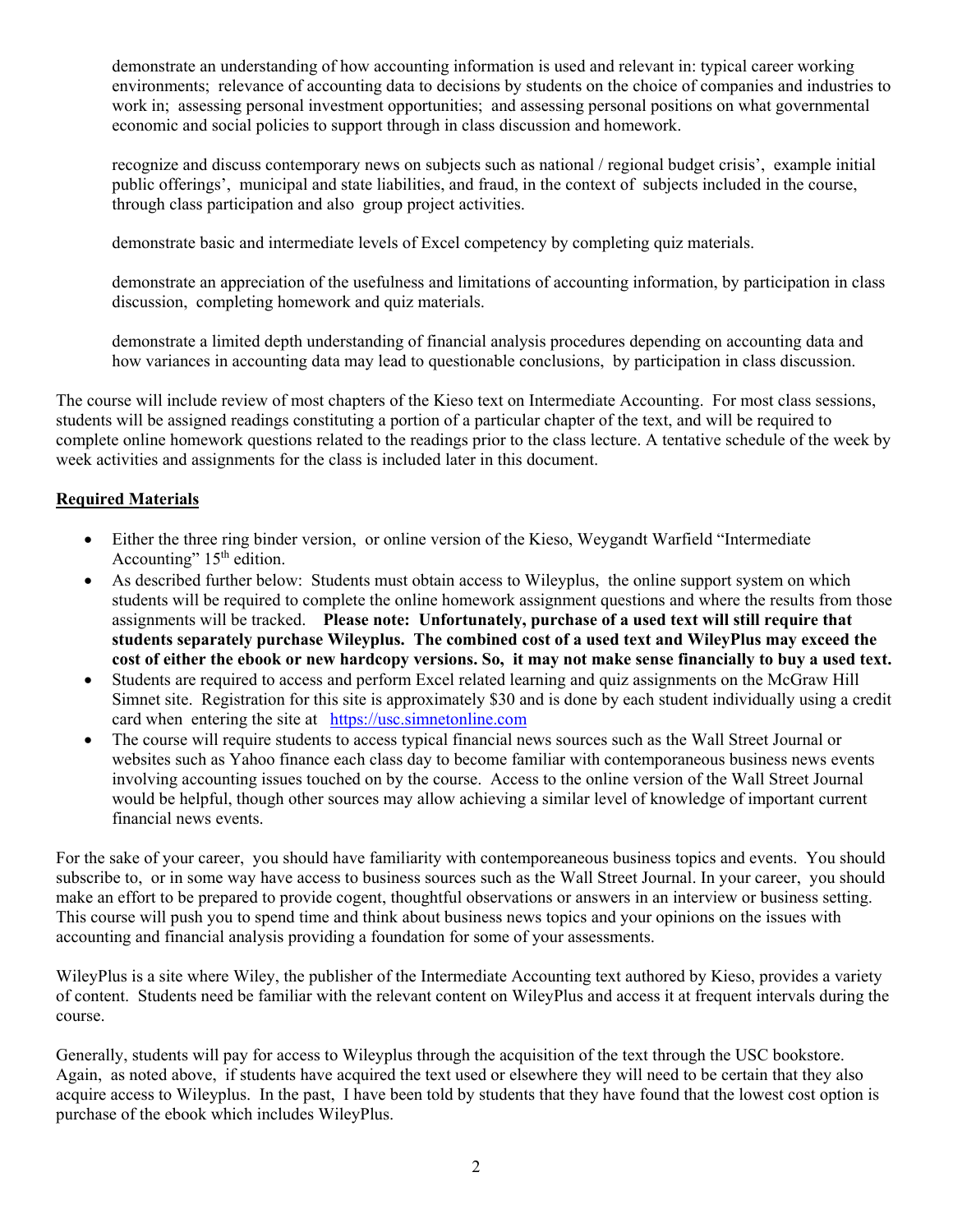Students need learn the process of personal enrollment in Wileyplus system. WileyPlus "Help line" representatives can also facilitate this effort.

Blackboard is another important portal providing information related to the course. Most lecture slides will be available through your Blackboard account after the class is completed. Students very likely are familiar with Blackboard from prior study at USC. Self instruction related to Blackboard is available at https://studentblackboardhelp.usc.edu/

**Prerequisites:** As per the USC course catalogue, the prerequisites for this course are: (ACCT 410 or BUAD 281 or BUAD 285b or BUAD 286b or BUAD 305)

#### **Course Notes:**

#### **Additional Course Objectives Tied to USC Marshall School of Business Strategic Plan: Critical Thinking, Knowledge of Current Business Events, Personal Brand**

The USC Marshall School of Business "Strategic Vision for Marshall" states: "…..The USC Marshall School of Business aims to be a leader in educating tomorrow's global business leaders, creating knowledge of management and the business environment, and addressing critical problems facing business and society, both locally and across the world."

Consistent the above, and enrollment in this class by students who are non accounting majors, this class seeks to advance critical thinking using accounting concepts in business and personal decisions based on a foundation of Accounting fundamentals knowledge.

Typical classes will include a segment focus on a specific accounting topic, and a segment considering accounting related contemporary business news, political news or career deliberations. If relevant current events occur, or should relevant guest speakers become available, changes to the course organization and format may occur.

While the definitions of critical thinking may vary, the underlying premise ties to the concept of the ability of an individual to assess situations and derive appropriate courses of action without specific detailed guidance. Lack of critical thinking is evident when the employee is excessively dependent on instruction, which may include the need for a "recipe" listing which defines exactly the steps required.

Critical thinking begins with the individual taking personal responsibility for addressing issues themselves, researching matters before simply turning to managers for instruction. An example of failure to use critical thinking would be someone who simply turns to others and says "I've encountered a problem, what should I do?"

A beginning level of critical thinking is represented by an individual who notes " I've encountered a problem, have done some research, and found three alternative solutions that look potentially viable. Can I ask for your thoughts on this third alternative that I'm thinking of using?"

Advanced critical thinking involves use of a thoughtful "process" that could include the following: **U**ncovering and reassessing the definition of the problem, **S**electing the actual and first priority problem worthy of being addressed, **C**reating multiple solutions, **C**hoice of the solution(s) that has the potential to be the most effective, and **T**ranslating the solution(s) into an effective implementation plan "USCCT."

Critical thinking ability affects your long term career potential. You may hear me observe during lectures that in my experience, jobs that require performance based simply on completing a "recipe" of steps are worth no more than \$20 per hour.

As a member of the USC community, you should be aspiring to progress to perform at a level conceptually 10 times more productive and effective than what is generated through compliance with or following simple "recipe" type activities. Compliance with guidelines and instructions is required. However, compliance alone, doing what is instructed, is insufficient to achieve outstanding levels of performance.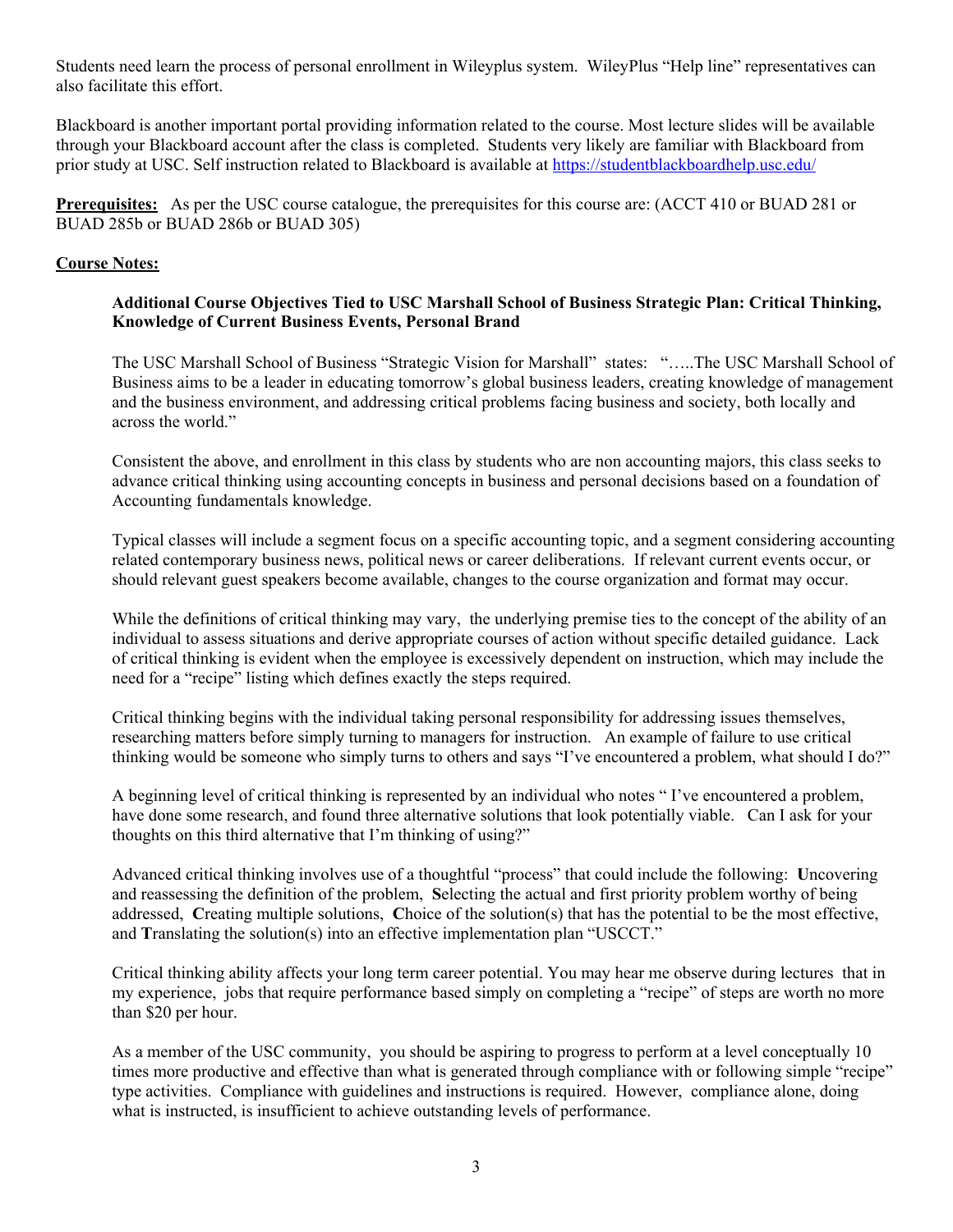Some career paths tie to significant financial rewards while other career paths drive rewards and contributions of a non-financial nature. The commonality in either is that critical thinking is important to high performance.

Critical thinking is not the primary subject of this course. However, students will be asked and challenged to utilized critical thinking in the day to day classroom activities, in the case studies, and during possible office visits. During class interaction I will hope to provide a friendly, pre career environment, to accentuate comments and questions that are particularly strong and occasionally ask whether "critical thinking" could have been better used.

This syllabus provides significant guidance. However, other questions and concerns will arise during the semester, and students will be expected to think, evaluate, and seek solutions on their own, and through dialogue with fellow students, as a normal part of personal daily performance. Students are encouraged to think about questions before they ask them, just as the same thoughtful process is important in business.

You will be encouraged to challenge yourself to embrace familiarity with contemporary news events in which accounting related considerations are relevant, and for which there may be no clear appropriate answer. In those deliberations students should develop an understanding of the use of both accounting data based on generally accepted accounting principles (GAAP), and non GAAP accounting data. Recognizing the use of both types of data, and recognizing the differences between the two, may be important to reduce the "fog" of uncertainty present in deliberations relevant to virtually all decision making.

The elements above can be viewed in the context of the concept of "Personal Brand." The impression an individual leaves of themselves has a tremendously important impact on their business success. The overall collection of impressions represents a "Personal Brand." In this class students will be encouraged to think about how their personal brand as affected by their choices.

Statements and questions that are thoughtful and insightful increase the respect of those involved and increase personal brand. Similarly, knowledge of important current business events tends to engender respect and advances your personal brand. At the other extreme, students who spend time playing video games during class, while not generally seen by the professor, negatively affect their "personal brand" with other students ..... who are potential colleagues in business careers.

#### **Format of Class: Efforts Intended to Capture and Retain Attention of Students in Class**

This is an elective class. As such, it makes sense for you to select to take it if, and only if, it is taught in a manner that you believe will be effective for you. With that in mind, the following is intended to provide insights on how the class is taught on a day to day basis and the reasons for choice of those approaches.

Feedback from students, as well as my own experience, indicate that its difficult to learn if the lecture style is monotonous.

Efforts to focus on the retaining that attention of students is important. Viewed in a different way, no matter how important the topic, the ability to trigger learning is dependent upon "winning" the attention of class attendees repeatedly every 15 to 30 minutes.

In this class I may start some sessions with music, or a you tube clip. The format of lecture in the class involves frequent questions posed to students. Typically, I ask questions of all students at random without waiting for "hands to be raised." In many instances my question may tie to a concept that has just been discussed in the prior few minutes or on a subject addressed on a slide then shown on the projector. In these instances, the question may be primarily intended to "connect" student's attention to the lecture as opposed to weighty deliberation on a topic or question.

Failure to provide a cogent response to any particular question will not be viewed as poor performance. However, if a student displays a pattern of not recognizing what question is being asked of them, or exhibits a lack of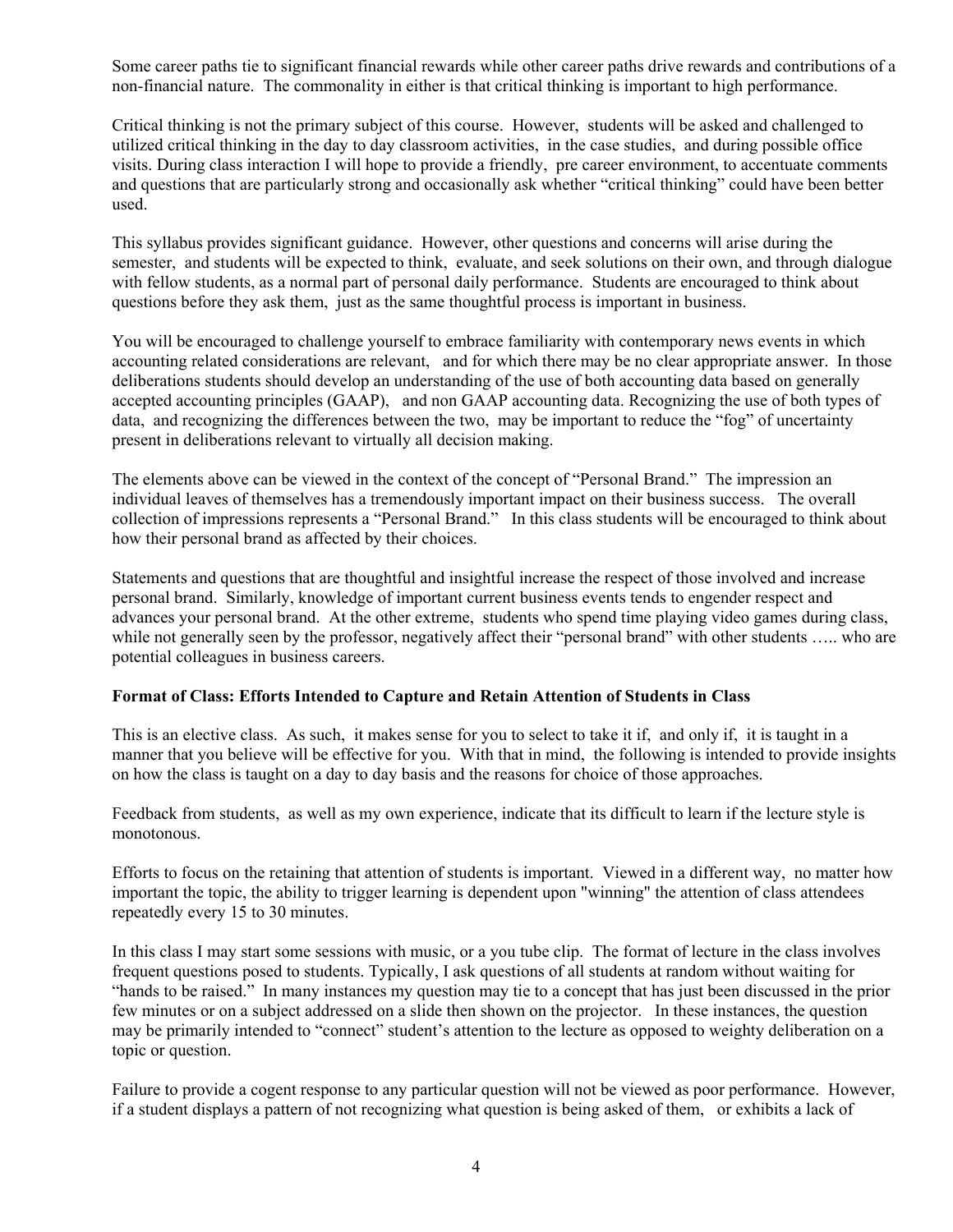knowledge or lack of recognition of topical points made a few moments earlier in the lecture, that may be viewed as not actively participating in the class.

I may occasionally very loudly call out a phrase, walk among the desks or use other dramatics. You may hear me call out "Fight On" or "Let's go Accounting."

My objective is to first keep students awake and engaged in the class. I have sat in similar sessions myself and found it difficult to remain awake much less engaged. Many students have indicated that they feel that these approaches help them to maintain attention. That is my purpose in using them.

We will discuss current business news, and matters associated with governmental financial decisions for which there may be no one "correct" answer but in which accounting and financial analysis deliberations play a role.

Some students may not feel comfortable with being asked questions without raising their hands, may be uncomfortable with dramatic or loud commentary on my part, could dislike the music, or may have strong political views that make class discussion uncomfortable. My apologies are extended in advance to students who may have these sensitivities. I hope that providing the explanation of why the class approaches listed above are being used may ease the burden of discomfort that might otherwise be felt.

I am very interested in student's success in their careers. This is an elective course for most students. If a student views the class approach as not effective for them, or inconsistent with thier learning objectives, then a different elective course may be a better choice for that particular person.

# **Grading Summary:**

| <b>Assignments</b>                |       | % of Grade |
|-----------------------------------|-------|------------|
| Homework and quizzes              |       | 25%        |
| Midterm Exam                      |       | 25%        |
| <b>Final Exam</b>                 |       | 30%        |
| Excel                             |       | 5%         |
| <b>Team Project</b>               |       | 5%         |
| Professionalism and participation |       | 10%        |
|                                   | Total | 100%       |

Final grades represent how you perform in the class relative to other students. Your grade will not be based on a mandated target, but on your performance. Historically, the average grade for this class is about 3.3 (i.e., B**+**). Three items are considered when assigning final grades:

- 1. Your average weighted score as a percentage of the available points for all assignments (the points you receive divided by the number of points possible).
- 2. The overall average percentage score within the class.
- 3. Your ranking among all students in the class.

#### **Undergraduate Program Learning Objectives**

Below are the five Undergraduate Student Learning Objective measures developed for the Undergraduate accounting program by the USC Leventhal faculty and the level each is covered in this course:

Objective 1-Technical Knowledge: Students will demonstrate technical proficiency in the accounting discipline, including the use of technical accounting knowledge to help solve problems and make decisions. Heavy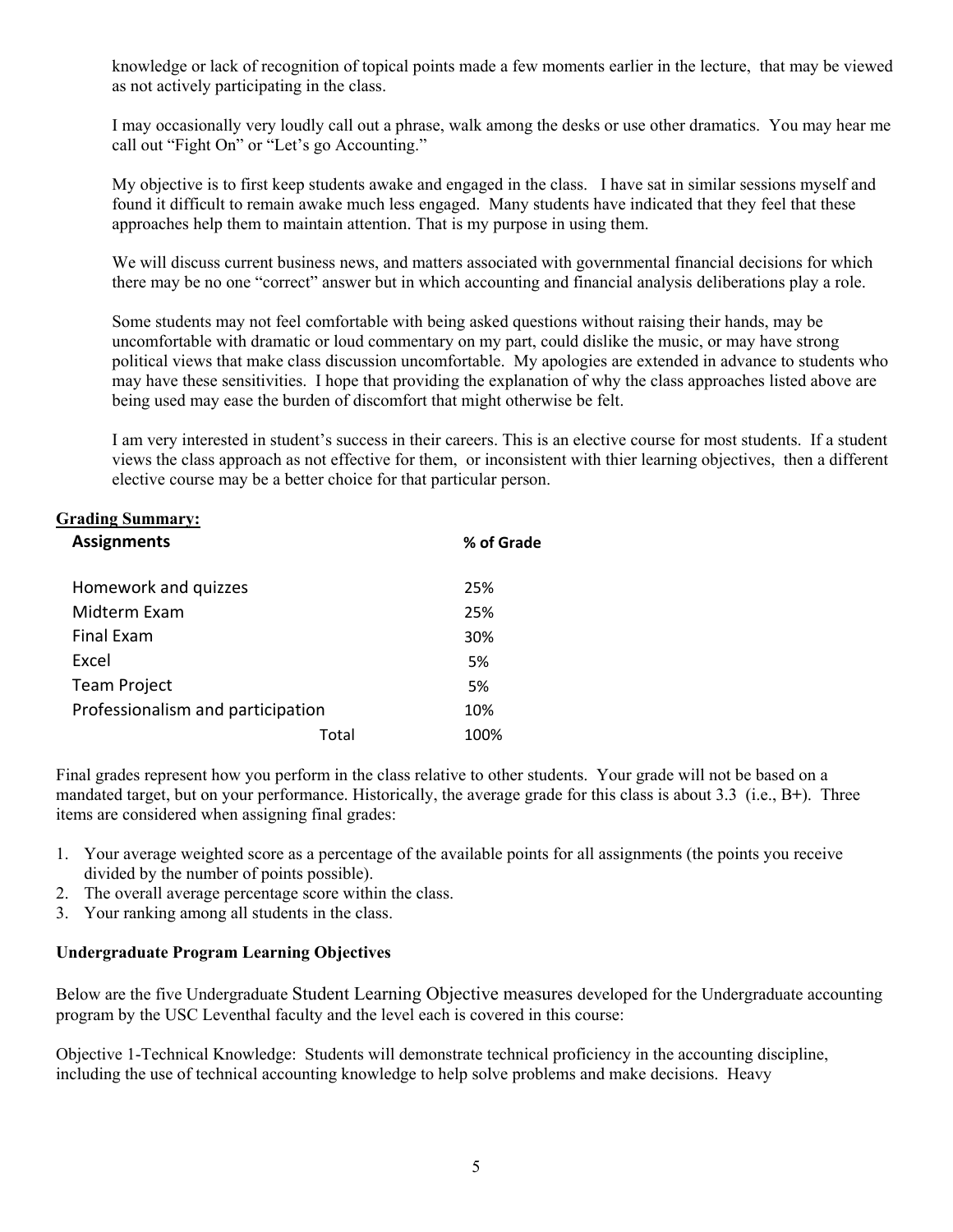Objective 2-Research, Analysis and Critical Thinking: Students will demonstrate the ability to research, critically analyze, synthesize, and evaluate information including professional standards for decision making in the local, regional and global business environment. Light

Objective 3-Ethical Decision Making: Students will demonstrate an understanding of ethics, ethical behavior and ethical decision making. Light

Objective 4-Communication: Students will demonstrate the ability to communicate ideas both orally and in writing in a clear, organized and persuasive manner. Light

Objective 5-Leadership, Collaboration and Professionalism: Students will demonstrate leadership skills and the ability to work cooperatively and productively to accomplish established goals. Moderate

## **ASSIGNMENTS AND GRADING DETAIL**

## **Readings and On Line Homework**

The class is organized based on the premise that student comprehension and retention of knowledge are best achieved when a four step process is used: 1) students allocate time in advance of lectures to read course materials, with online quizzes completed prior to the class related to the homework reading, 2) in class lecture and discussion, 3) access to class lecture slides on Blackboard by students after class, and 4) testing via the midterm and final exams.

A significant portion of the course grade ties to the homework. Students are expected to arrive at class having completed the reading, and also the reading related quiz, thus having a basic familiarity with the materials.

In past semesters, students have indicated that that they found that performing well on the homework assignments did not require an advanced level of knowledge. However, some other students undermined their final overall course grade by failing to perform homework reading quiz assignments or completing them late.

It is strongly recommended that students plan their schedules to complete the homework quizzes on a timely basis to do well in the course.

Course materials will be covered during class using a mixture of "traditional lecture" and "discussion with students" interaction format.

Consistent with the above premise and approach, the class will make use of the Wileyplus on line system which will define specific chapter pages to be read for most class sessions. There will be an online quiz via Wileyplus, for approximately 20 of the class sessions during the semester. The quiz must be completed online through the WILEYPLUS system, prior to beginning of the class session listed on the schedule.

Please be aware of the following provisions for use of WileyPlus over the semester: Recognizing that some students enroll late, students receive **no reduction in credit for late completion of the assignment required to be submitted at the beginning of the second, third and fourth classes**. The assignments will show as "late completion" in Wiley, but the scores reflected in the "Gradebook" section of the Wileyplus will show no reduction in grade. However, students should assume that beginning with materials due at the beginning of Class 5 quizzes will receive an automatic 50% reduction in credit, if submitted after the beginning of the class when due.

Students are expected to engage in ethical behavior and perform their own work. On line assignments have a risk of work being performed by other than the student themselves. It is important that students adopt ethical behavior now as a preparation for the need to maintain that standard of behavior in the career environment.

As an incentive to maintain ethical behavior, at the option of the professor, students who have completed successfully the on line homework quizzes, but who appear to lack knowledge the same homework material in class sessions, or who are habitually absent from class sessions, may be required to meet with the professor for a separate verbal or written evaluation of homework proficiency.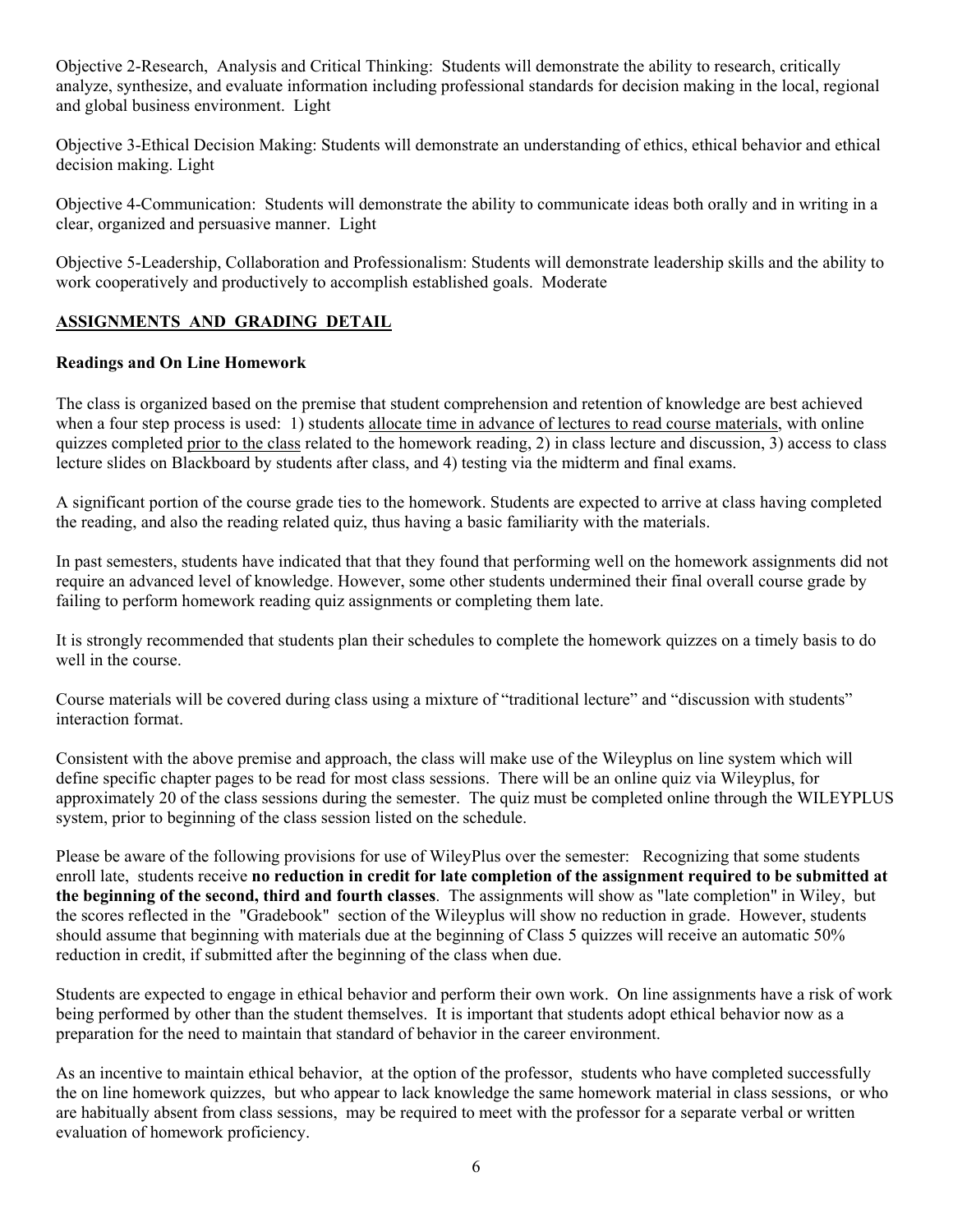At professor option, the grade from the separate evaluation of proficiency may take the place of the online homework quiz. Students who fail to respond to the email notification from the professor and attend the separate evaluation of proficiency will receive no credit for the homework quizzes identified as being in question.

Early in the semester, while students gain familiarity with the online system, for the first homework, three chances will be allowed to choose a correct answer to a particular question. As the semester progresses, the online system will be changed to allow fewer chances to select the correct answer. It is possible that an online time limit to answer the questions may be added.

Doing well in the course is dependent upon recognizing the importance of doing the limited reading involving specific portions of the chapters assigned prior to the lecture, and completion of the related online quiz.

For most assignments, the online system provides students with multiple opportunities to resubmit correct answers to previously incorrect submissions. In addition, in many instances, the online system will direct a student to specific pages of the online text to help find the correct answer.

Some non Wiley homework may be assigned. If this occurs, students will be required to submit the non Wiley homework through the Blackboard system unless other instructions are provided.

At the option of the professor, one or two class mini quizzes may occur during the semester. For example, as shown in the course calendar included later in this syllabus, a possible quiz is identified in class 3 relating to the matters covered in this syllabus. The syllabus indicates that roughly in class 23 there may quiz related to subjects covered in recent three classes The point here is that in your careers its important for you to know how you are being evaluated so that you can focus on those performance measures.

In order to have students focus on performance measures, knowledge of the syllabus in this course is a great example starting point. If you do not understand the syllabus, the likelihood of your ability to succed in the course is greatly reduced. If these quizzes are given, the result will be reflected in the overall "homework" category for course grading. Similar to evalutions which may occur in the business setting, these mini quizzes may or may not occur and I generally will not be commenting on them further during lectures or in response to questions on them.

#### **Midterm**

The midterm will emphasize material covered in lectures, discussions by guest speakers, homework assignments, and the assigned readings in the text. Generally, the midterm will be broken into three portions: 1) Multiple choice questions closely related to the material from the text readings and homework assignments with roughly 30% to 50% of the point value, 2) Questions where students will complete income statement, balance sheet, cash flow statement, journal entries or T account entries, with roughly 30% to 50% of the point value and 3) Other questions on topics such as current events, general lecture topics, guest speakers with roughly 20% to 30% of the point total, with the answer provided in either a computation, multiple choice or written answer format. The midterm should provide you with feedback on your progress through the semester to that point and provide insights on the format likely to be used in the final exam.

#### **Final Exam**

The final exam will be similar in format to the midterm will emphasize material covered in lectures, discussions by guest speakers, homework assignments, and the assigned readings in the text. Similar to the midterm, the final will be broken into three portions as shown above and with similar point values by section.

The final exam will include all material covered in the course (i.e., cumulative). Roughly 20% of the final exam may be drawn from material prior to the Midterm, with 80% of the final exam drawn from material after the Midterm.

**Procedural Knowledge Objectives** This knowledge category involves skills which are important to effective use of accounting knowledge in typical career environments. First, students need to advance their acquisition of knowledge of Excel since, in the career environment, the majority of accounting related data, and analysis of accounting data, occurs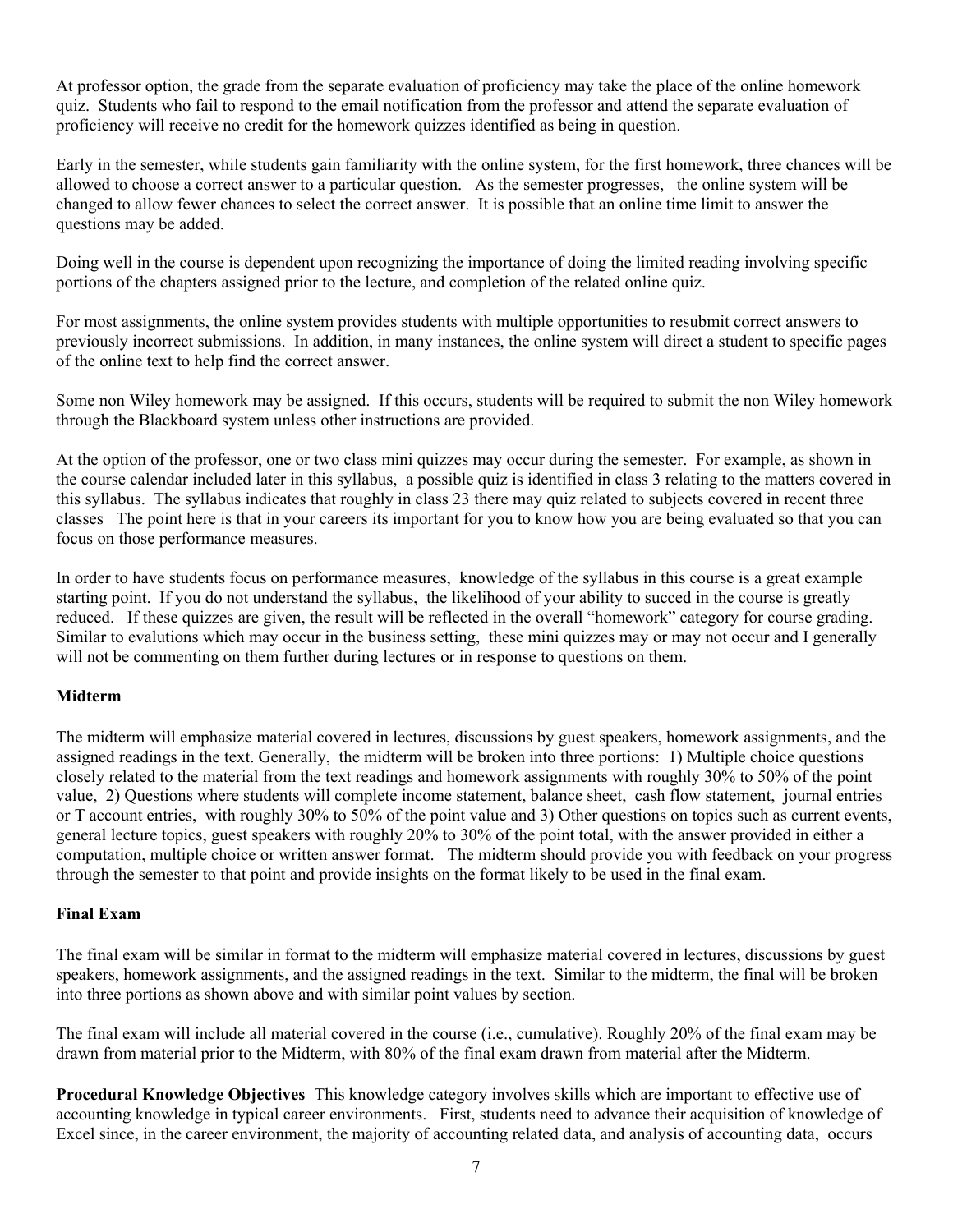via Excel documents. Second, in many business career environments where accounting data plays a role, students need to be ready to participate effectively on teams where the communication occurs via conference calls or through online formats.

Overall, the Procedural Knowledge Objectives makes up 10% of the grade. Of this total the Excel "Basic" and "Intermediate" level skills will be 5%. The team project related grade will also be 5% of the final grade.

#### Excel / Simnet

Students are required to access and perform Excel related learning and quiz assignments on the McGraw Hill Simnet site. Registration for this site is \$25 to \$30 and is done by each student individually using a credit card when entering the site at https://usc.simnetonline.com

Currently, in day to day business exchanges, Excel is arguably the primary "language of accounting." This is not a course focusing specifically and primarily on Excel. However, we want to advance the awareness of students of the importance of Excel, provide examples of Excel features of significance, and provide students with a path for knowledge acquisition. As part of this process, the Simnet and class lectures will advance and test students acquisition of "basic and intermediate" Excel knowledge.

The specific Excel "functions" which have been identified by employers as included in the "Basic," "Intermediate" and "Advanced" levels are included later in this syllabus. This course will touch primarily on skills in the Basic and Intermediate categories. Excel knowledge assessment will occur through an online examination which each student will be required to complete by a date in the last half of the semester.

#### Team Project

The principle objective of the team project is advancement of team oriented skills simulated to occur in a career environment. A significant portion of the grade will depend on assessment of whether the presentation by the team members would be effective in a career setting. This requires you and your team members to utilize "critical thinking" as described earlier in this syllabus and consider what is needed as opposed to simply following a formula of instructions.

For the team project, assume that you and your team members are in a professional career environment providing a presentation to colleagues and your manager on contemporary business subject in which accounting plays an important role. To be effective, the team should plan on a good oral presentation, accompanied by presentation data that could be shared by email with attendees for their future reference. Those in the audience should be sufficiently informed to have a conversation about the topic following your team's presentation.

Assume that your team members are often located in different cities and who will gather in a single location on the day of the presentation where you all will be physically present. Online collaborative may include the categories of "netmeetings", "shared team real time document development", use of "Dropbox" for collective editing of a single document" and conference call meetings. Examples: GoogleDocs or similar Microsoft products. Also consider use of the one month free access to GoToMeeting.com . Skype is considered by some to be a good device for something similar to a visual conference call, but may not allow the same utility relative to joint creation of collaborative documents ready for use.

While the following few paragraphs provide some guidance on the team project, it is the responsibility of your team collectively to make decisions on content, format etc consistent with the general theme. Consider what would be effective and appropriate in a career setting, …. think, think, think and deliver.

Since the assumption is that the team members are in different cities, some of your team meetings should not occur in a face to face arrangement. Just as the career environment requires effective use of non face to face interaction, some team meetings should occur through conference calls, and through use of internet based collaboration tools, is encouraged. To be effective in the career environment, presenters need to use creativity to increase the interest and entertainment level while still getting the primary points across: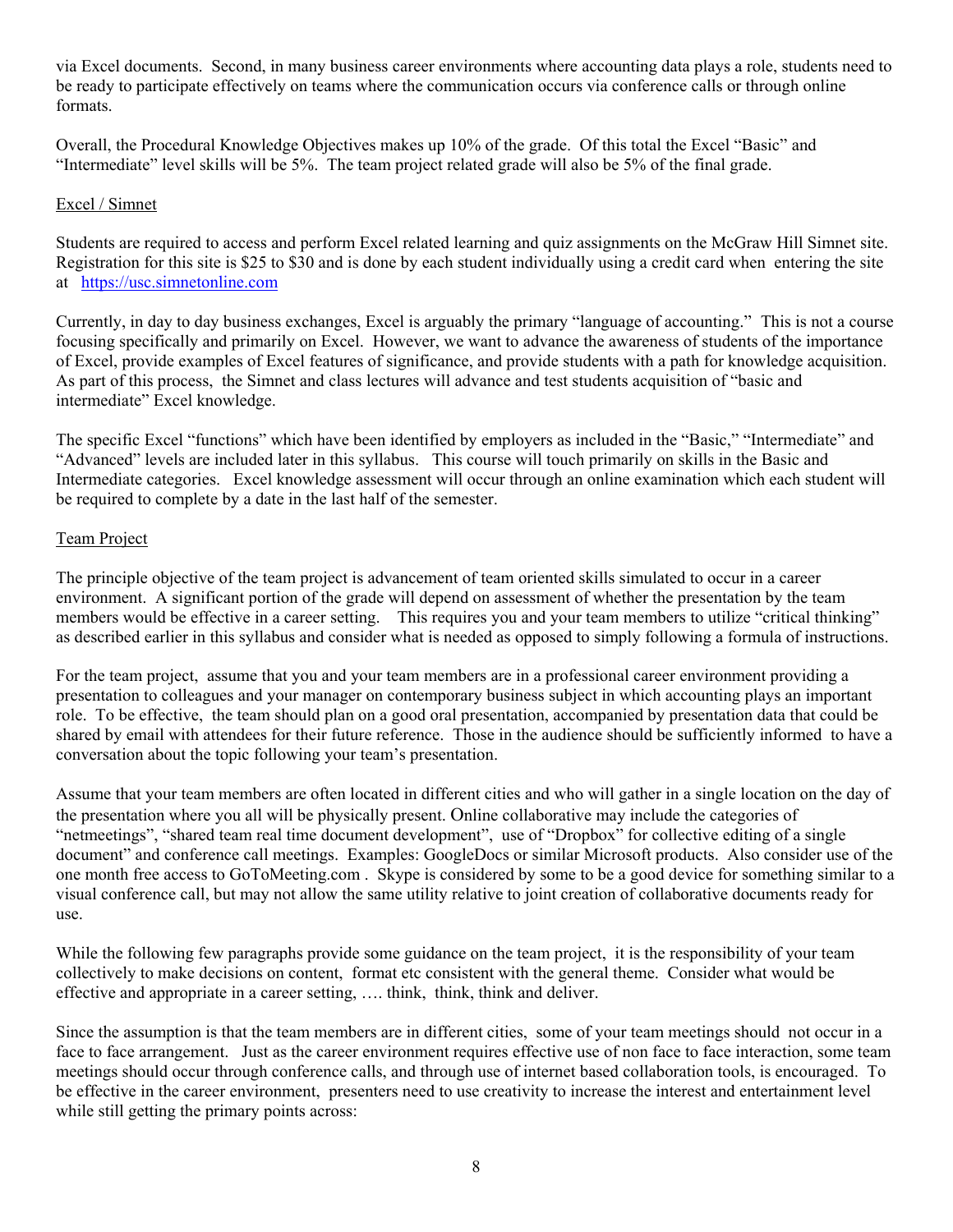During the first few classes I will ask students about what they have found interesting in recent financial news accounts. From those discussions or through your team deliberations your team should consider potential topics of relevance. Teams will choose topics subject to professor approval.

On the date of the team presentation, the teams will submit a Word version, 3 page double-spaced paper and a Powerpoint document with the presentation being used. In addition to the topic of the technical matter, the write up provide a brief one or two paragraph summary including: How was information shared among team members? How many meetings occurred, how many attendees participated in each meeting, and what medium was used for communication or meetings?

The oral presentation should consider: how to both retain attention and be effective in communication utilizing an entertaining manner; why the topic is an area of interest or importance; identify why accounting plays a role in the topic; offer insights on various perspectives if they exist; and present team conclusions.

The presentation should be 5 to 8 minutes in length. Every team member must participate in the oral presentation and each should be familiar with the content of the other speakers. Each team member is obligated, to use their role as a team member, to assure that data presented and statements made by other team members are not factually incorrect. For example, while opinions may vary, a statement incorrectly identifying a revenue figure as net income would be factually incorrect.

Typically team sizes are 4 to 7 members. Prior to the fourth class a posting on Blackboard will identify the assignment of each student to one of the teams. Prior to the fifth class, if there is a very good reason for reassignment, students may contact me by email with a request for movement to a different team.

Some organizational tips: Your first responsibility as a team is to get together, exchange contact email addresses and / or phone numbers, and to discuss tentative plans for the timing, location or mode of communication that your team will use.

Generally, a well run efficient team should be able to complete the joint meetings involving four or fewer sessions, hopefully of 60 minutes or less.

On the day of the seventh class session, each team will make a brief presentation identifying two topics, why they think they are good to focus on in this course. One of the topics should be listed as "first preference" and the other as "second preference." In most instances I will agree to assignment from one of the two topics suggested by the team as their team final identified presentation topic.

The team should include introduction of each person, identifying how they have organized their team, providing insights on how they have established a plan for meetings and. Should two or more teams choose the same topic or news item, the professor will identify the final topic assignment by team.

Also on the day of the seventh class session, the teams will choose dates "from a hat" to define when they will be making their presentations.

Final team presentations: The first of the team presentations will be set to occur in roughly week 9 with others in subsequent weeks. Prior to the class of their particular team presentation, that team is required to provide Word and Powerpoint files, of the "report", and the presentation slides for the team, sent to me by email. Please note files in formats other than Word or Powerpoint are not to be submitted.

In the career environment the naming of electronic documents is key to both your keeping track of materials, and helping recipients keep track of what they have been provided with. In this course, please "name" the files being sent to me to included the class number "415" your number "Team x" and descriptive verbiage "AT&T Cell" and either "write up" or "slides" This will help me keep the submissions organized. I will be teaching a number of different courses and in some instances multiple sections of the same course. Accordingly, in the subject line of your email message please identify the course number, time of class meeting, your team number and your team topic (Example: ACCT 415, 10 am section, Team 6, Revenue Recognition related fraud at Homestore.com).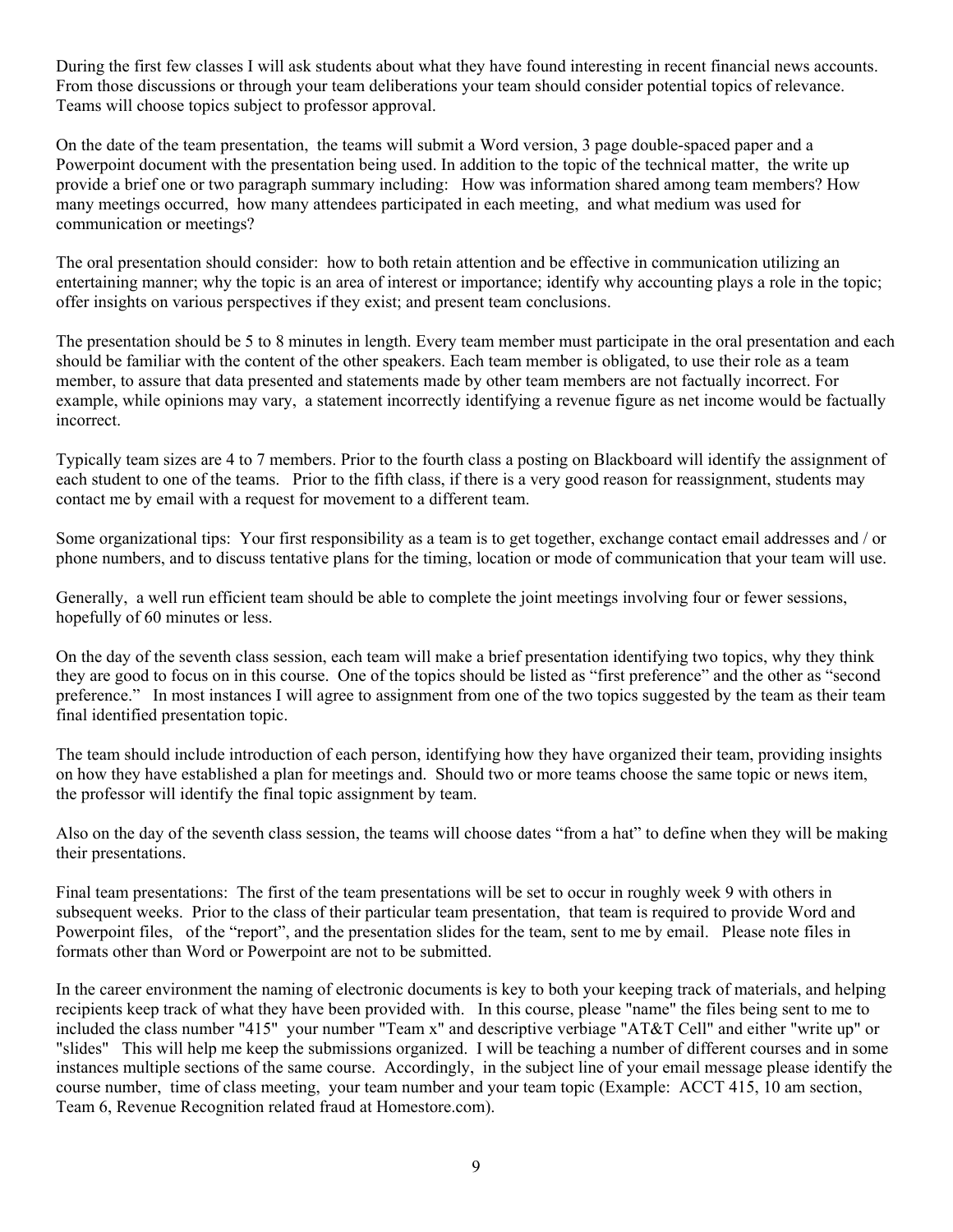Suggestion: very early in the presentation indicate the "conclusions" or "take aways" you would like the audience to remember. Identify why the topic is important or relevant. Toward the beginning include a statement of how the presentation is organized.

Some ideas on what may not be effective in a career environment: Teams addressing subjects of little importance or relevance, whose team members are looking off into space or into their Iphones during fellow team members portions of the presentations, talking in a monotonous tone, employing a confusing format, slides that are unreadable by the audience, with some team members incorrectly stating facts, dressed as though just coming from or to a workout at the gym, or looking like they are have just rolled out of bed. These would seem to be apparent weaknesses easy to plan around and avoid. However, each has been evident in a number of past team presentations.

Similar to the grading for the overall course, as explained in other parts of this syllabus, team grades for this assignment are based both upon the performance of the team itself and performance relative to other teams. Generally, team scores are likely to be grouped in three strata reflecting a grade of between 90% to 100% for strata 1; 80% to 90% for strata 2; 70% to 80% for strata 3. The individual student grades will depend upon insights from both the team grade and also the feedback from fellow team members as described below.

The essence of accounting involves gathering data in a meaningful format to allow effective and appropriate decisions.

If you have a team member who fails to join in for conference call meetings, or who has not read the assignment, or is not prepared to contribute actively in the call, …..it would be unlikely that a top rating of 5 would provide them with appropriate feedback. If you are rating all of your team members 5 in all categories, and those team members are habitually absent from class, similar to a business setting, you may be called upon to comment on how that rating is truly reflective of what has gone on with the team efforts. All students are required to submit feedback via the forms

An evaluation form is be completed and submitted by each individual following the date of the team presentation. Please follow the instructions for submission of the form which will likely occur either through a link to a website or through Blackboard. Students should not evaluate their own performance but their name will be included on the form. The format of the questions and submissions may be something along the following lines:

| Rating: 1 to 5: 5 reflects<br>outstanding performance and 1<br>reflecting very poor performance |            |        |       |       |      |
|-------------------------------------------------------------------------------------------------|------------|--------|-------|-------|------|
|                                                                                                 |            | John   | Mary  | Jung  | Evan |
| Team Members name                                                                               | Your name: | Peters | Socal | Cheng | Ivan |
| Attendance at team meetings,                                                                    |            |        |       |       |      |
| Quality of materials contributed,                                                               |            |        |       |       |      |
| Overall evaluation of the contribution                                                          |            |        |       |       |      |
| of this individual to the team efforts                                                          |            |        |       |       |      |

## **Participation, Professionalism, Guest Speakers** .

Participation is key to success in one's career. That concept and premise is reflected in the approach to participation used in this course. Thoughts on "Participation" begin with the subject of attendance. Conceptually, a pattern of absence from class, a pattern of lateness, or lack of participation and/or inattention will adversely affect your grade in the same way that such behavior would adversely affect your performance evaluations in a career setting.

Name "Tents," that is, folded sheets showing individual student names, will be used for all class sessions. These will facilitate my ability to call on students by name and assess participation, and should advance the ability of students to get to know one another. Students should keep the name tent in a visible location in front of them, so that I, and other students, can facilitate participation.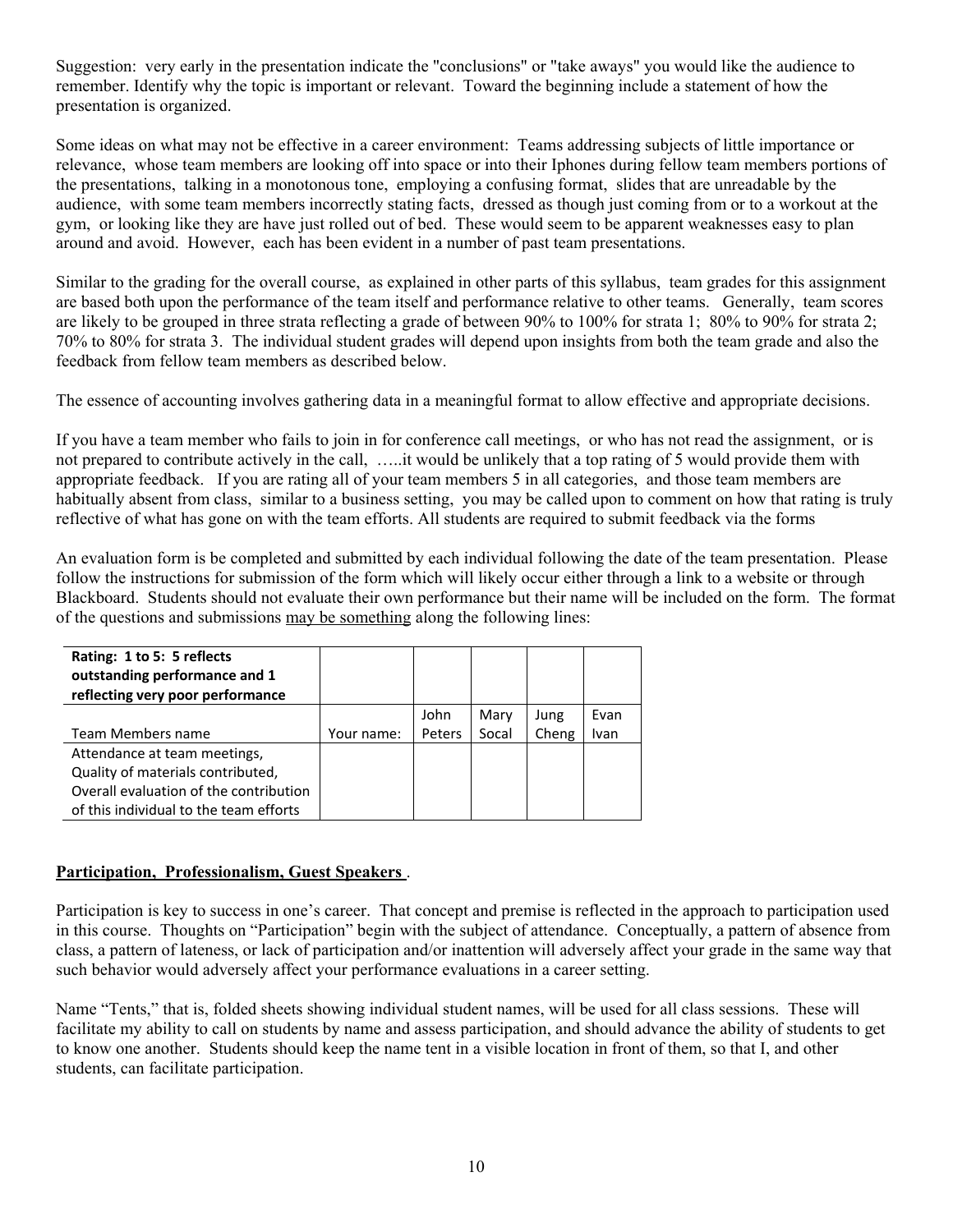The name tents are also used to record attendance, and they must be returned to me at the end of each class. I will bring tents back to the next class for your use again. It is each student's responsibility to take their name tent at the beginning of class and to return it at the end of class.

Please be thoughtful and recognize the process associated with of use of name tents. Students should not pick up the name tents for others at the beginning of class, nor return others name tents at the end of class as these are being used to take roll. Student failure to obtain their name tent at the beginning of class, or to return the tent at the end of class, may result in their being marked absent.

If you are absent six or more times prior to the last day to withdraw from a course with a grade of "W", you may assume that my view will be that you should withdraw from the course. Commitment to attendance tends to maintain professionalism and ensure a system that is fair to all students.

In each circumstance that you need to be absent, you are expected to send an e-mail message to the professor prior to the start of class. No reason is needed, just notification. This is the minimum standard of "notification" that you can expect to encounter in your business career. Failure to notify me by email may be viewed as unprofessional behavior. Failure to notify by email that your will miss "our meeting / class" will result in 2 "absence points" to be recorded. Proper notification will result in one absence point.

Keep in mind that an e-mail in advance of class does not "excuse" your absence – similar to the career setting, it simply shows that you are taking an appropriate professional stance and responsibility for choosing to do something else during class time. More than two absences may begin to impact your performance. Multiple absences, even when accompanied by conscientious notification, may be unacceptable in your business careers and may be viewed similarly in this class.

If you miss a class session, you still need to come to the next class fully prepared. You may have access to PowerPoint slides from the class if the nature of what has been covered has caused me to post them on Blackboard. Please contact a classmate before the next class meeting. Ask them for announcements, lecture notes, readings, assignments, etc. If you discussed the missed class session, and you still feel you need further clarification or interpretation of the material covered, I will be glad to help. Please do not send an e-mail asking me to tell you what you missed in class. Instead, check with your teammates, check for class recordings, and use "critical thinking." Of course, if a major illness or emergency arises, I will work with you to consider the possibility of an accommodation related to the situation.

Generally, I typically request that the technology group record all class lectures and many of the class lectures actually are available and may be helpful for those who miss a class. Students should be aware that the recordings are occurring and that all comments made may end up being included. It's worthy of note that I have found that some classes end up not recorded even though I have sought to have that occur.

Those enrolling in the class late and missing either one or two classes need to be aware that they are starting the class with either one or two absence points respectively.

On a personal basis, you should feel free to stop by during office hours to meet and discuss things with me. I want each student to succeed both in the course and in their career. Let me know if I can offer some thoughts that will be helpful.

Email is perhaps the predominant form of communication in business and feel free to reach out to me. **thomasry@marshall.usc.edu** is my email address. Generally, similar to a business setting, I will hope to respond to emails within 1 business day. Again, I have multiple courses and sessions within courses so please include in the subject line the course name and section (Example in Subject line: ACCT 415, 10 am section, )

Participation also involves being actively engaged in class. In an earlier section of the syllabus I've noted that class sessions will be conducted in a manner where I interweave questions to individual students with lecture on the material and what is expected of students.

As noted earlier in the syllabus one of the objectives of the class involves tying the subject of accounting to students' prospective career paths. To facilitate meeting that objective and to advance students deliberation on this connection we will be discussing contemporaneous news events involving accounting as a regular part of many classes.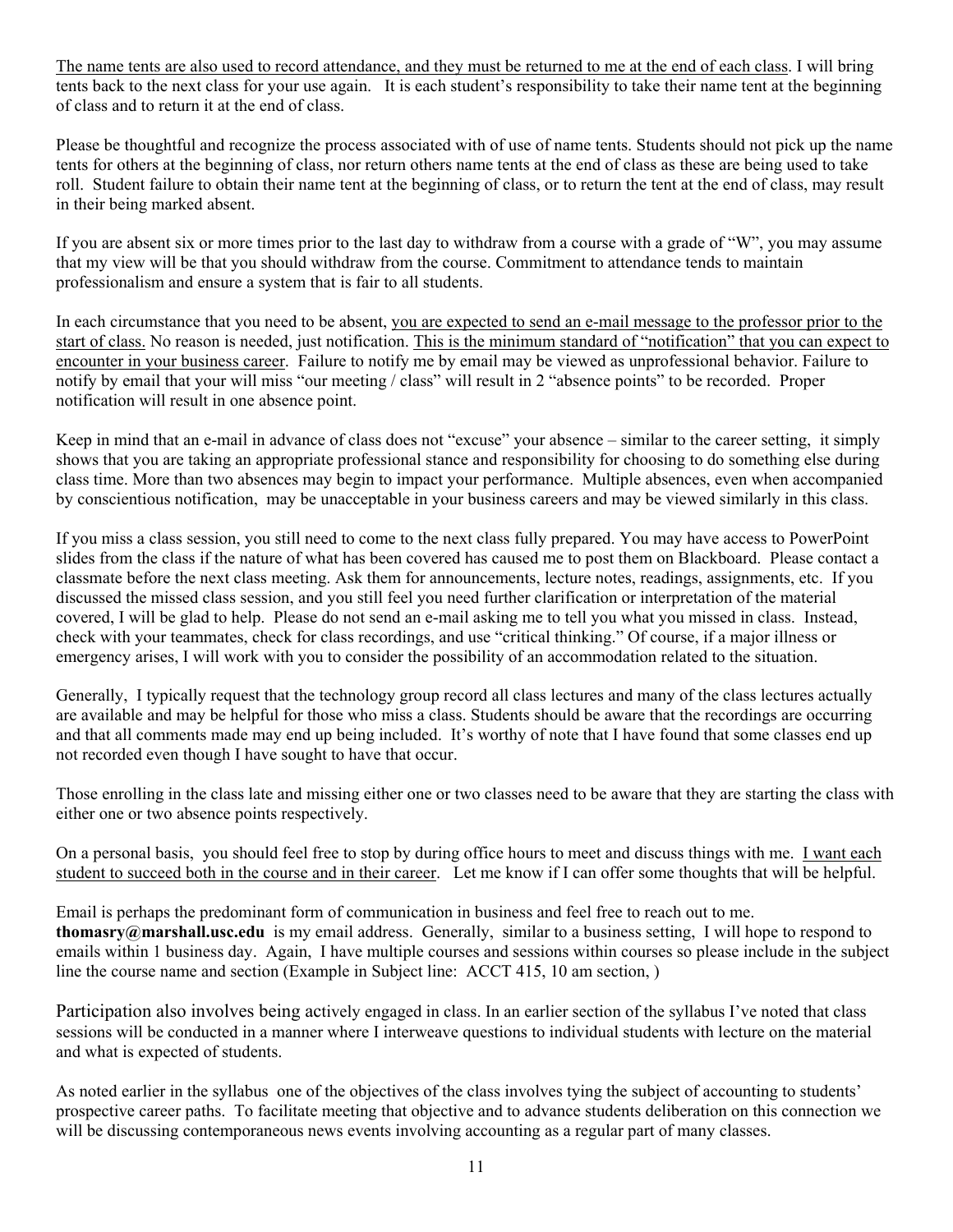Regular daily reading of online or hard copy finance oriented sites, such as the Wall Street Journal, for not less than 10 minutes, is expected of each student for each class. Classes may include inquiry of students, chosen at random, seeking insights about current events potentially relevant to the class. Outside readings by students provide a foundation of knowledge of current events, and the resulting ability to participate in class participation dialogue, is an important part of the learning process for this course material as well as preparation for career interviews.

**Guest Co-Lecturers, Speakers:** Through the use of guest speakers, we will seek to provide a bridge between the subject areas in the course …. and use in a business context. The guest lecturers and I generally will advance the "bridge effort" by co-lecturing on the topics.

Guest speakers may include background or experience in areas such as: Analysis of Acquisitions, Venture Capital, Banking, Regulation and Rule making for the Accounting Industry, Treatment of Intangible Assets, Auditing, Valuation for Financial statement purposes.

Availability of guest speakers on specific dates may cause changes to the timing of subjects covered in the course as compared to the dates shown in the syllabus. It is not unlikely that examination questions will include questions related to the guest speakers observations.

The participation portion of the grade can be impacted by the quality of, and active involvement with the guest speakers.

**Fellow Students in Course and the USC Family**: The experience as part of the Marshall School of Business is not simply learning about facts, procedures and analysis. You are expected to get to know your fellow students in the class. Many students will have travelled thousands of miles to attend USC and this class with you. From a purely self centered, hardnosed economic perspective, it is not unlikely that your future careers could be positively impacted by that fact that one or more of the students in this course may be in positions of great authority and responsibility 20 years from now.

#### **MARSHALL GUIDELINES**

#### **Add/Drop Process**

In compliance with USC and Marshall's policies classes are open enrollment (R-clearance) through the first week of class. All classes are closed (switched to D-clearance) at the end of the first week. This policy minimizes the complexity of the registration process for students by standardizing across classes. I can drop you from my class if you don't attend the first two sessions. Please note: If you decide to drop, or if you choose not to attend the first two session and are dropped, you risk being not being able to add to another section this semester, since they might reach capacity. You can only add a class after the first week of classes if you receive approval from the instructor. For further details see the USC course catalogue for the current semester at www.usc.edu.

If you have failed to attend six or more classes prior to the last day to withdraw from a course with a grade of "W", I recommend that you withdraw by that date. Those enrolling in the class late, and missing either one or two classes need to be aware that they are starting the class with either one or two classes that they have not attended to begin, see other comments in the syllabus related to absences.

#### **Marshall Grading Guidelines and Retention of Graded Coursework**

Course Grading Policy: Marshall's target mean GPA is 3.0 for required classes and 3.3 for electives. The mean target for graduate classes is 3.3. Assignment/Exam Grading Policy: the instructor determines what qualifies as an accurate grade on an assignment, exam, or other deliverable, and the instructor's evaluation of the performance of each individual student is the final basis for assigning grades for the course. Final exams and all other graded work which affected the course grade will be retained for one year after the end of the course *if* the graded work has not been returned to the student; i.e., if I returned a graded paper to you, it is your responsibility to file it, not mine.

#### **Technology Policy**

One objective of the technology policy in this course is to aid in your selection of personal technology usage patterns that will be effective in your chosen career after departure from USC. In your career, effective choices involve the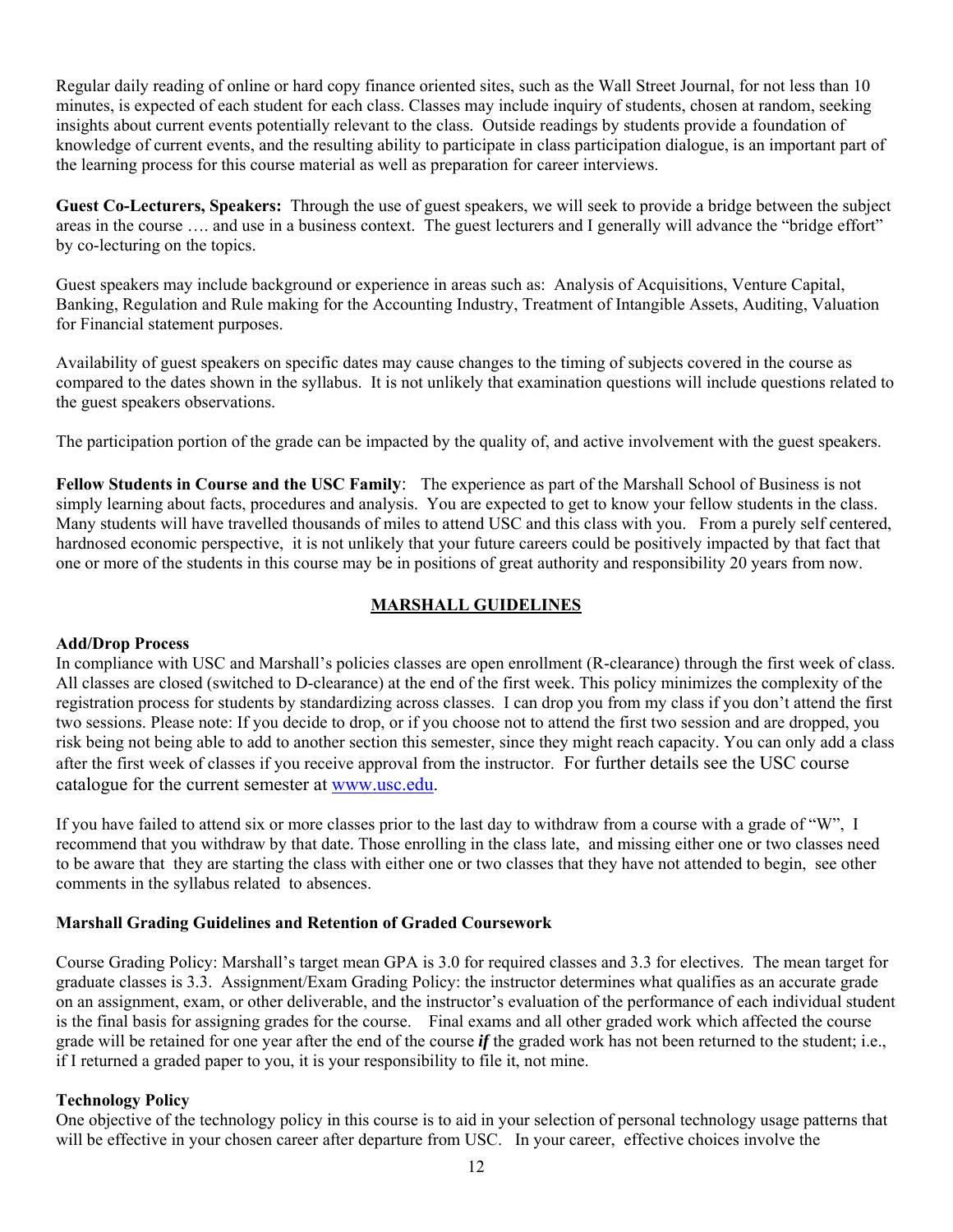application of "timing and level" of technology usage. Similar to the "public" classroom setting, your use of technology in public areas in your career may impact your "personal brand / business reputation." Finally, your technology usage in work and scholastic settings may impact the effectiveness of those around you.

In your future career environment you will likely experience significant demands on your time and attention. In many environments it is not unusual to receive 60 or more business emails per day, 20 or more business voicemails, and large volumes of business associated text type messages. To be effective, an individual must strike a balance between remaining connected to these messages, while concurrently remaining focused on tasks, analysis, meetings, phone calls, worthy of and requiring devoted attention.

The balance goes beyond the pressures of business related communications. Typically, each person may embrace other areas of interest that translate into technology based demands on time and focus. Examples in this area include diverse areas such as: monitoring the stock market, "fantasy" sports leagues, online shopping, enrolling in classes, paying bills online, Facebook updates, video games, job searches, news updates and more.

Employers and employees face the challenge of seeking a balance recognizing that occasional use of business time for personal matters is to be expected, …… and that excessive, or subject inappropriate, or usage that adversely impacts the productivity of others, is not acceptable.

To be effective in your future careers you will need to be able to "tactfully" "balance" the challenge of "remaining connected" to technology, while also devoting high quality focus and attention to matters you are handling via meetings, phone calls and analysis through the day.

Consistent with this general background, I permit students to use laptops, and other devices, including Internet access during lectures. No such devices will be allowed during examinations. Each student is expected to utilize this freedom in a manner that is compatible with the concepts above and consistent with a future career environment.

If an individual appears to be failing to meet the balance described above, I may take that into account in grading in the area of professionalism. Also, I may eliminate the privilege of technology access. Other actions that I may take could include actions such as an "assigned seat" in the class to better advance both that student, and other nearby student's learning experience, or other actions.

While this matter involves judgment on my part and the student's part, the following insights may be relevant in defining some general boundaries.

Unacceptable actions during class at any time: playing video games; shopping online; searching through social media for more than a minute or two intermittently.

Acceptable actions: Very occasional checking of texts and / or emails in a discrete manner and very brief limited replies i.e. perhaps twice in a two hour class. Loading the PowerPoint or Word documents tied to class presentations and taking notes on your computer during class is an excellent use of technology. Occasional searching of the internet for content relevant to that day's lecture is acceptable and may add value for all in the course. Discrete occasional course related communication with fellow team members for planning of assignments is acceptable.

If the procedures above do not appear to best advance an appropriate classroom environment, the optional Marshall School policy extensively limiting Laptop and Internet usage during class may be instituted either individually or for the class as a whole.

#### **Statement for Students with Disabilities**

Any student requesting academic accommodations based on a disability is required to register with Disability Services and Programs (DSP) each semester. A letter of verification for approved accommodations can be obtained from DSP. Please be sure the letter is delivered to me (or to your TA) as early in the semester as possible. DSP is located in STU 301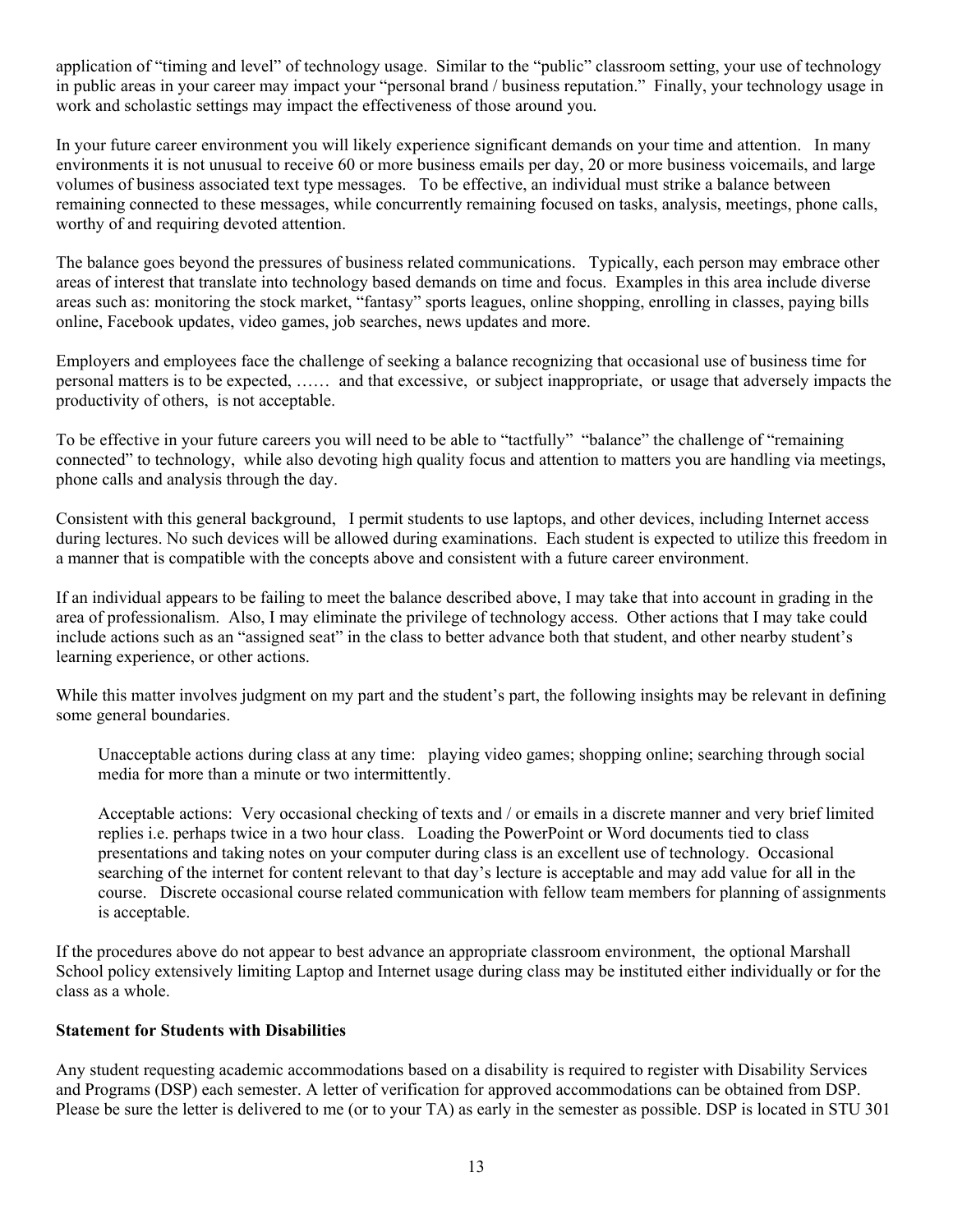and is open 8:30 a.m.–5:00 p.m., Monday through Friday. The phone number for DSP is (213) 740-0776. For more information visit www.usc.edu/disability .

## **No recording and copyright notice**.

No student may record any lecture, class discussion or meeting with me without my prior express written permission. The word "record" or the act of recording includes, but is not limited to, any and all means by which sound or visual images can be stored, duplicated or retransmitted whether by an electro-mechanical, analog, digital, wire, electronic or other device or any other means of signal encoding. I reserve all rights, including copyright, to my lectures, course syllabi and related materials, including summaries, PowerPoints, prior exams, answer keys, and all supplementary course materials available to the students enrolled in my class whether posted on Blackboard or otherwise. They may not be reproduced, distributed, copied, or disseminated in any media or in any form, including but not limited to all course note-sharing websites. Exceptions are made for students who have made prior arrangements with DSP and me. Many of my class lectures are recorded and I will send students a message via Blackboard identifying a link they can use to access the bank of recorded classes.

#### **Emergency Preparedness / Course Continuity**

In case of a declared emergency if travel to campus is not feasible, USC executive leadership will announce an electronic way for instructors to teach students in their residence halls or homes using a combination of Blackboard, teleconferencing, and other technologies.

#### **EMERGENCY INFORMATION**

 USC Emergencies: 213-740-4321 USC Public Safety—Non Emergencies: 213-740-6000 USC Emergency Information Line 740-9233 USC Information Line 740-2311 KUSC Radio 91.5

#### **Evaluation of Your Work**

You may regard each of your submissions as an "exam" in which you apply what you've learned according to the assignment. I will seek to make my expectations for the various assignments clear and to have the evaluation occur on a fair and objective basis. If you feel that an error has occurred in the grading of any assignment, you may, within one week of the date the assignment is returned to you, write me a email memo in which you request that I re-evaluate the assignment. Explain fully and carefully why you think the assignment should be re-graded. Be aware that the reevaluation process can result in three types of grade adjustments: positive, none, or negative.

Students are encouraged to stay current on gathering insights from the results of their graded materials. Discussion and review of the content of quizzes and exams as well as individual student responses on quizzes and exams will close two weeks after the date of grade posting for graded material. For example, review of individual student midterm exam content and grading will not be allowed in the period proximate to the final exam. In addition, grades for assignments and exams will be considered final if no email request for a change has been received by me within the two week time period after grade posting.

#### **Statement on Academic Integrity, Academic Conduct and Support Systems**

Students enrolled in any class offered by the Leventhal School of Accounting are expected to uphold and adhere to the standards of academic integrity established by the Leventhal School of Accounting Student Honor Code. Students are responsible for obtaining, reading, and understanding the Honor Code System handbook. Students who are found to have violated the Code will be subject to disciplinary action as described in the handbook. For more specific information, please refer to the Student Honor Code System handbook, available in class or from the receptionist in ACC 101.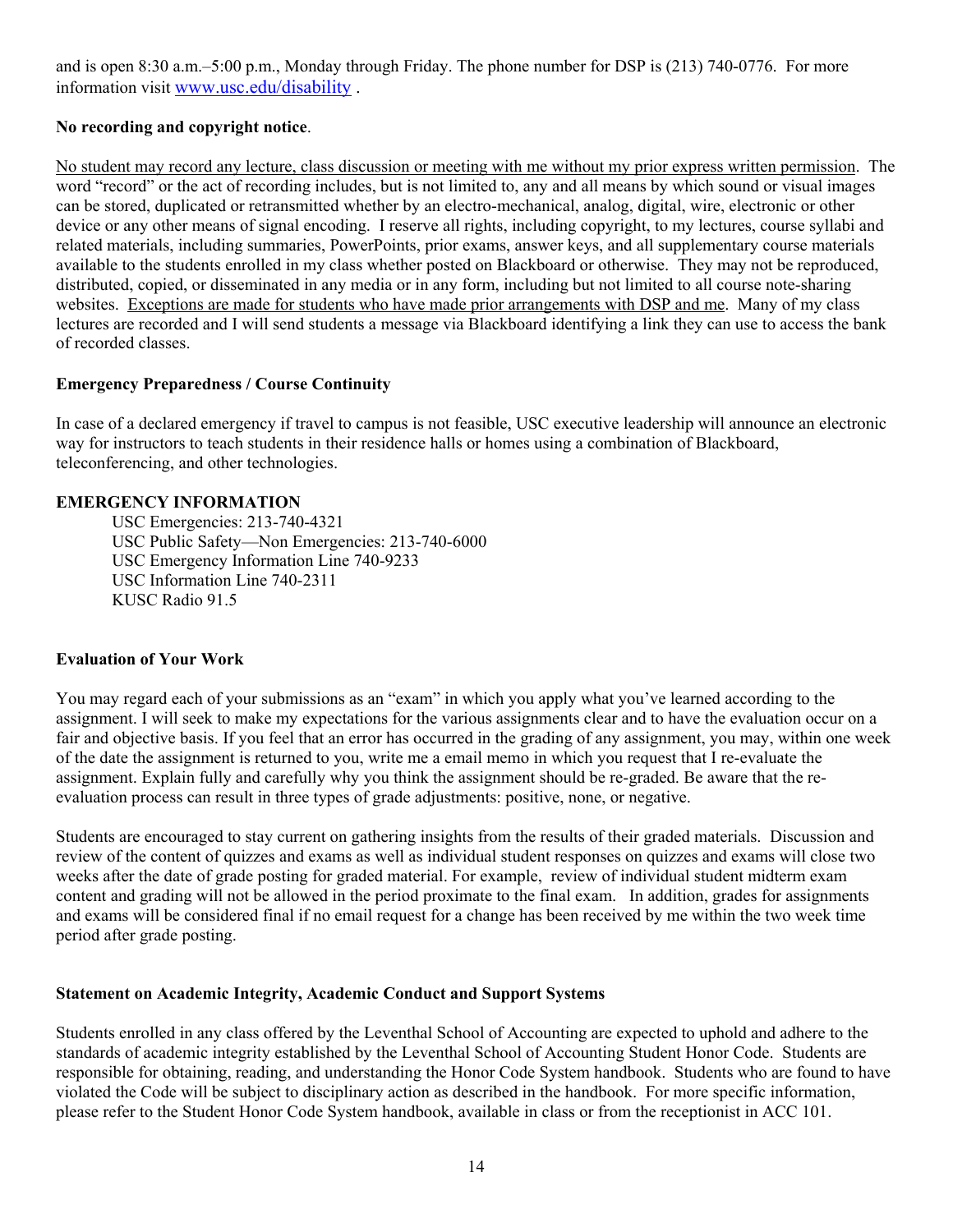## **Academic Conduct**

Plagiarism – presenting someone else's ideas as your own, either verbatim or recast in your own words – is a serious academic offense with serious consequences. Please familiarize yourself with the discussion of plagiarism in *SCampus* in Section 11, *Behavior Violating University Standards* https://scampus.usc.edu/1100-behavior-violating-university-standards-and-appropriatesanctions/. Other forms of academic dishonesty are equally unacceptable. See additional information in *SCampus* and university policies on scientific misconduct,http://policy.usc.edu/scientific-misconduct/.

Discrimination, sexual assault, and harassment are not tolerated by the university. You are encouraged to report any incidents to the *Office of Equity and Diversity* http://equity.usc.edu/or to the *Department of Public Safety* http://capsnet.usc.edu/department/department-public-safety/online-forms/contact-us. This is important for the safety whole USC community. Another member of the university community – such as a friend, classmate, advisor, or faculty member – can help initiate the report, or can initiate the report on behalf of another person. *The Center for Women and Men* http://www.usc.edu/studentaffairs/cwm/ provides 24/7 confidential support, and the sexual assault resource center webpage  $\frac{\text{sarc}}{\text{a} \cdot \text{usc}}$  describes reporting options and other resources.

## **Support Systems**

A number of USC's schools provide support for students who need help with scholarly writing. Check with your advisor or program staff to find out more. Students whose primary language is not English should check with the *American Language Institute* http://dornsife.usc.edu/ali, which sponsors courses and workshops specifically for international graduate students. *The Office of Disability Services and Programs* http://sait.usc.edu/academicsupport/centerprograms/dsp/home\_index.html provides certification for students with disabilities and helps arrange the relevant accommodations. If an officially declared emergency makes travel to cadismpus infeasible, *USC Emergency Information http://emergency.usc.edu/* will provide safety and other updates, including ways in which instruction will be continued by means of blackboard, teleconferencing, and other technology.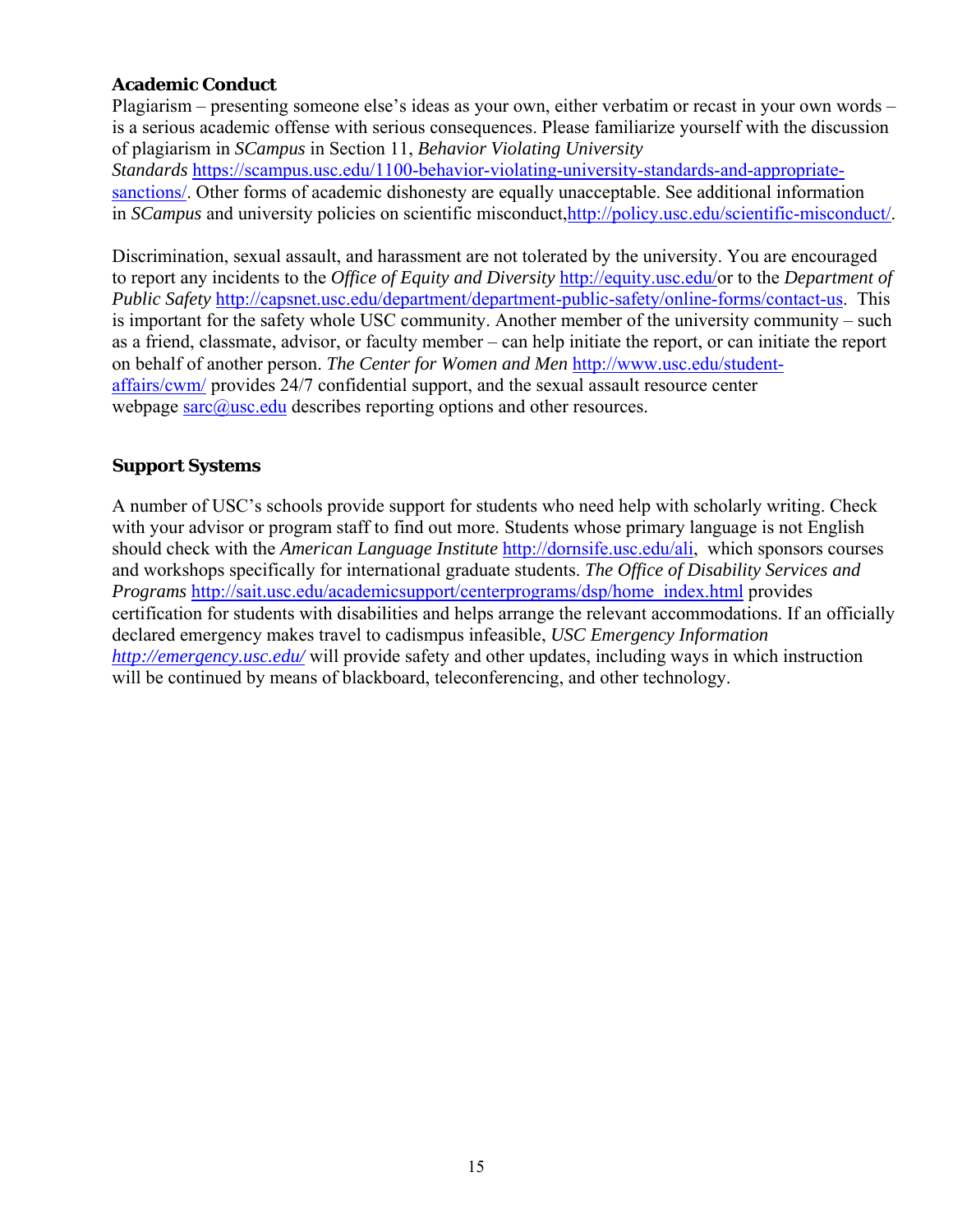**This Course Requires that Students Demonstrate the "Basic Topic" and "Intermediate Topic" Excel Skills shown on the list below through the Simnet Excel program reviewed above. For informational purposes, the listing below also includes the "Advanced Topics" Excel skills which are not a requirement of this course but are generally identified as being important by employers considering hire of Graduating Seniors** 

**Basic Topics** 

- Basics
- Using Absolute and Relative addressing
- Basic formulas
- Simple functions, Linking Formulas
- Absolute Addressing
- Present Value (PV)
- Internal Rate of Return (IRR) Excel Formula
- NPV Excel Formula
- Cell Protection
- Cell Formatting
- Cell Management
- Label and Ranges

## **Intermediate topics**

- Importing Data
- SUM and IF Functions
- Working with Dates
- Array Formulas
- Statistical Functions
- Cell Formatting
- Count Functions
- Sorting and Auto Filter
- Charts using Excel.

## **Advanced topics: Note that these are Excel skills which are not a requirement of this course but are generally identified as being important by employers considering hire of Graduating Seniors**

- AutoFilter and Advanced Filter
- Consolidating Worksheets, Grouping Worksheets
- VLookup
- Nesting Functions
- Pivot Table
- Range Name and Database in Excel
- Subtotal
- Micro charts (Excel Add-on)
- Statistical Tool Regression Analysis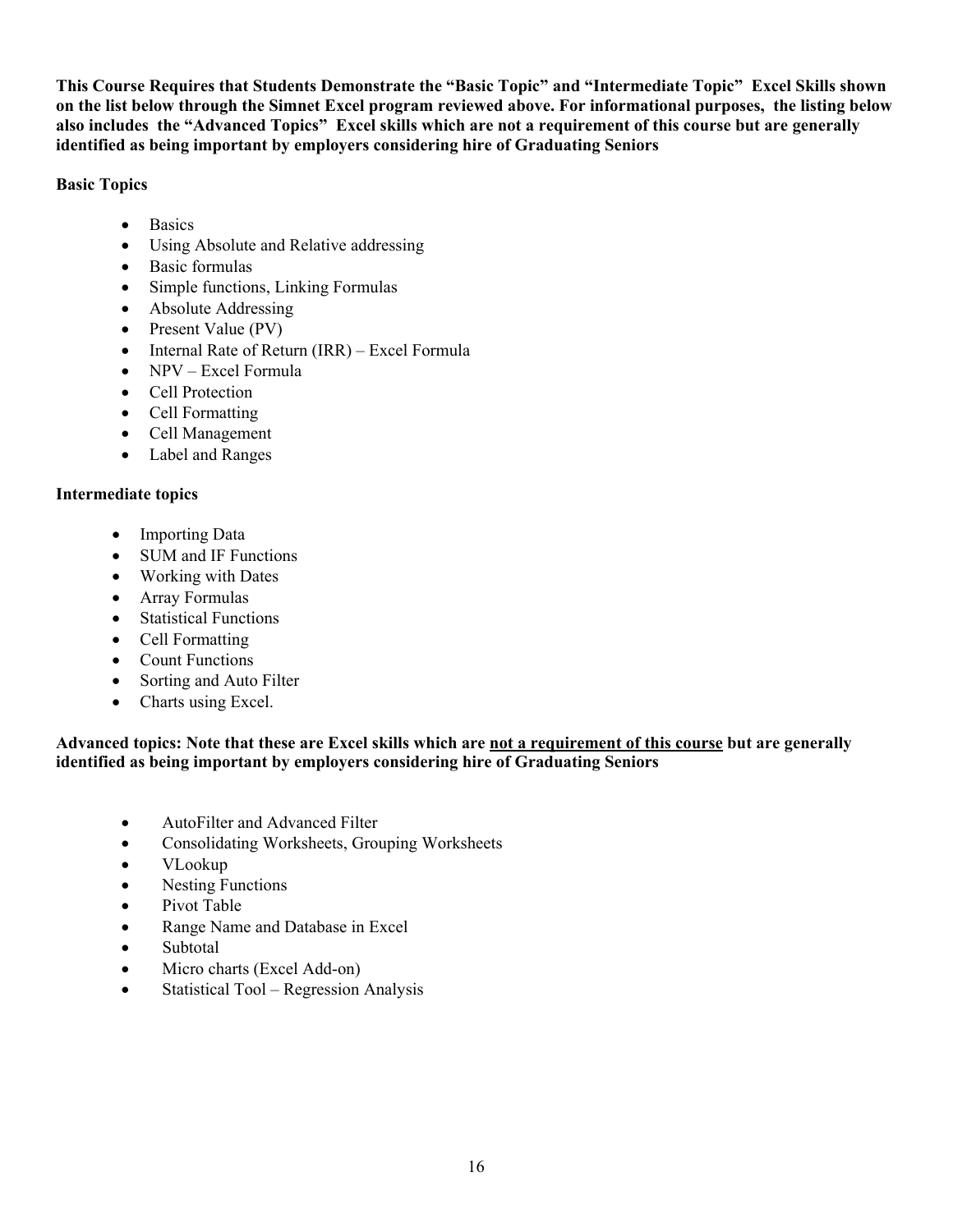## **LEVENTHAL SCHOOL OF ACCOUNTING GRADING AND ACADEMIC GUIDELINES FOR ACCT 410x and 415x STUDENTS**

The Leventhal School of Accounting adheres strictly to the grading standards of the University and the Marshall School of Business. Additionally, the Leventhal School of Accounting has supplemented those guidelines with certain others. For students' convenience, and to prevent misunderstanding, these additional guidelines are summarized below.

#### **GRADING GUIDELINES**

The following grades are used: A - excellent; B - good; C - fair; D - minimum passing; F - failure. The grade of F is awarded for failing work at the end of the semester. The assignment of minuses and pluses when earned is required.

The grade of W (Withdraw) is assigned if the student officially withdraws after the third week but before the end of the twelfth week of the semester. No withdrawals will be permitted after the end of the twelfth week except by student petition to the University's Committee on Academic Policies and Procedures.

Students may elect to audit courses during the first three weeks of the semester. A course taken for audit (V) will be assessed at the current tuition rate. A course taken for audit (V) will not receive credit and will not appear on the USC transcript or grade report. Under no circumstances will the University allow a change in the registration status of a course from letter grade or credit to audit (V) or vice versa after the third week of a given semester.

The grade of IN (Incomplete, i.e., work not completed because of documented illness or some other emergency occurring after the twelfth week of the semester) is reserved for those highly unusual cases where, due to circumstances judged fit by the Dean of the Leventhal School of Accounting, the student is unable to complete a specified single item of the course requirements by the time final grades are submitted.

IN grades can be removed only by the student completing the missing requirements of the course to the satisfaction of the instructor.

One calendar year is allowed to complete an IN. If the IN is not completed within the designated time, the course is considered "lapsed," the grade is changed to an "IX" and will be calculated into the grade point average as 0 points. It is not possible to remove an incomplete by re-registering for the course.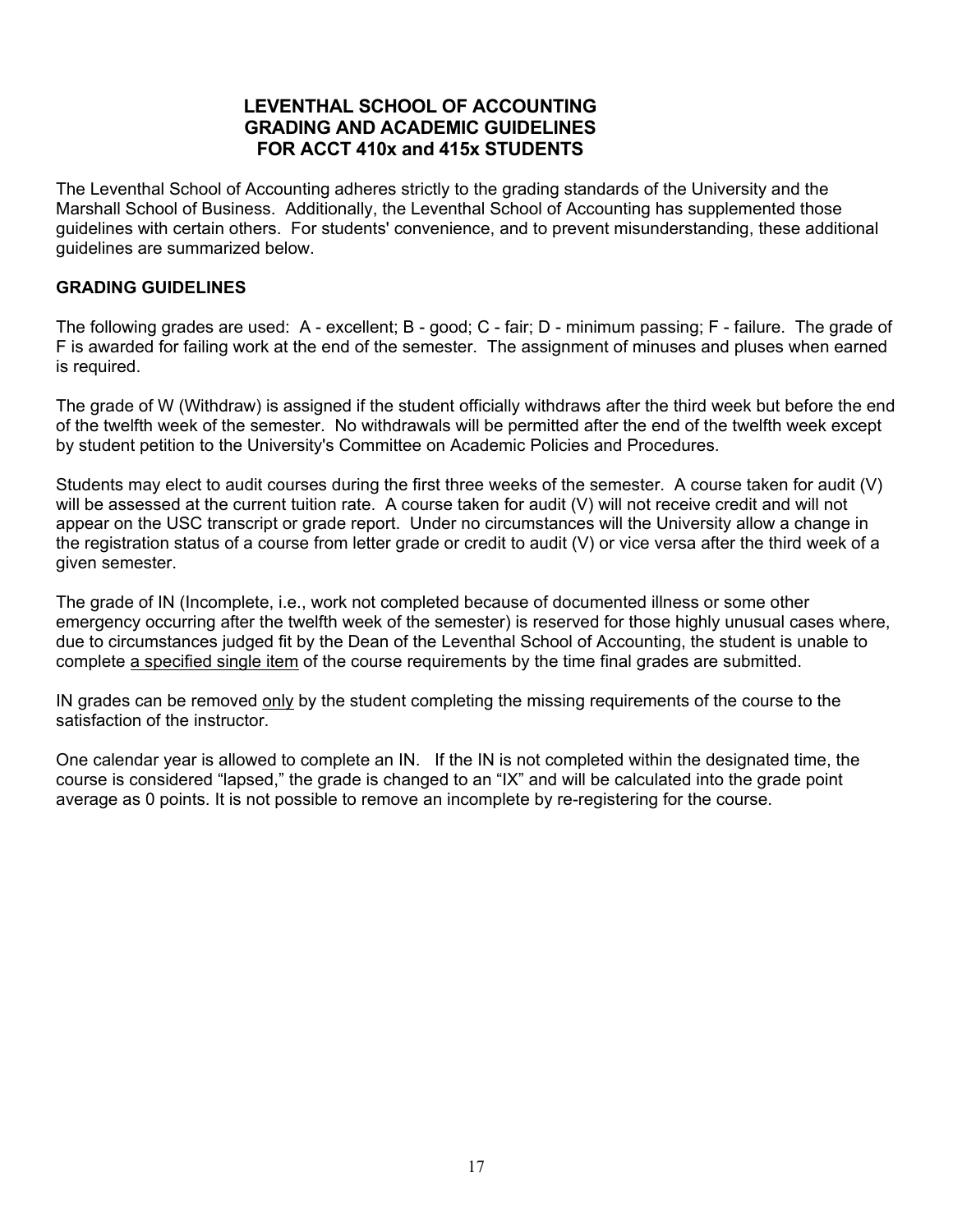## **OTHER ACADEMIC GUIDELINES**

- 1. The ability of students to write clearly and concisely is a necessary prerequisite to success in accounting work. Accordingly, students will be required to demonstrate writing capability in all accounting courses. This may be accomplished primarily through the inclusion of essay-type questions on course examinations.
- 2. No unregistered students are permitted to attend accounting classes regularly.

## **Amended Important Dates: Fall 2015**

| Last Day to Register/Add without Late Fee                                    | Friday, August 21                |
|------------------------------------------------------------------------------|----------------------------------|
| First Day of Class, Regular Session and Session 431                          | Monday, August 24                |
| Labor Day, University Holiday                                                | <b>Monday, September 7</b>       |
| Last Day to Add or Drop without a "W" (Regular Session)                      | Friday, September 11             |
| <b>Evening Football Game (vs Washington)</b>                                 | <b>Thursday, October 8</b>       |
| Last Day to change enrollment from P/NP to Letter grade<br>(Regular Session) | Friday, October 9                |
| Last Day to Drop with a "W", Regular Session Courses                         | Friday, November 13              |
| <b>Thanksgiving Break</b>                                                    | Wednesday-Friday, November 25-27 |
| <b>Last Class Meeting</b>                                                    | Friday, December 4               |
| <b>Final Examinations</b>                                                    | December 9 - December 16         |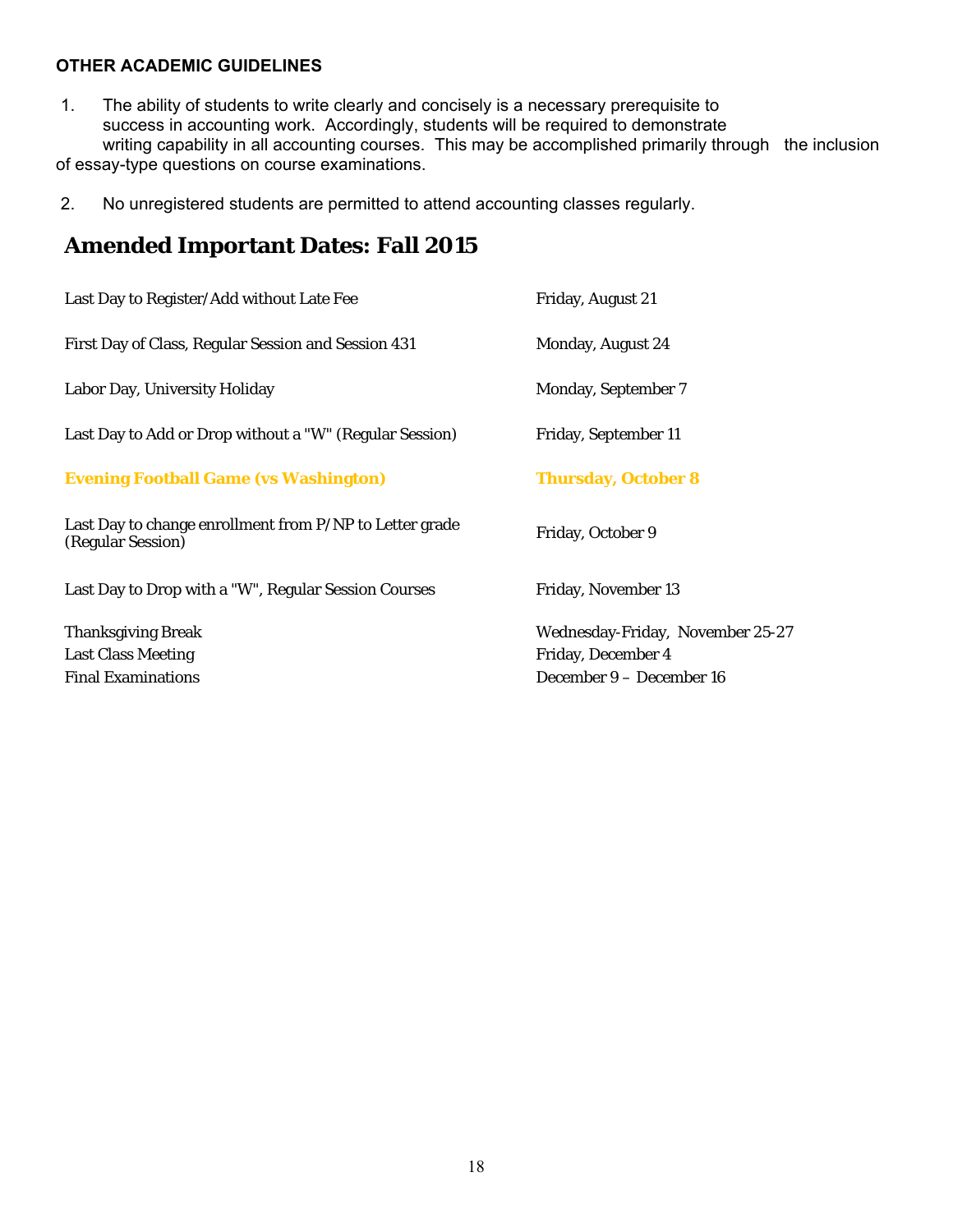| <b>ACC 415</b>               |        | Daily activities, Tasks, Readings, Due Dates:                                                                                                                                                                                                                                                                                                                                                                                                                                                                                                              | <b>Draft date for Guest</b><br><b>Speakers &amp; Other</b><br><b>Key Dates</b> |
|------------------------------|--------|------------------------------------------------------------------------------------------------------------------------------------------------------------------------------------------------------------------------------------------------------------------------------------------------------------------------------------------------------------------------------------------------------------------------------------------------------------------------------------------------------------------------------------------------------------|--------------------------------------------------------------------------------|
|                              |        | Note: Each week where the lecture covers a Chapter from<br>the Wiley / Kieso text, there will be an assignment in<br>Wileyplus including online questions which students are<br>to complete before the beginning of the class covering<br>that chapter's lecture                                                                                                                                                                                                                                                                                           |                                                                                |
| Monday, August 24, 2015      | Week 1 | Course Organization, Syllabus, Use of Wiley Plus. What<br>students need to do to succeed in this course                                                                                                                                                                                                                                                                                                                                                                                                                                                    |                                                                                |
| Wednesday, August 26, 2015   |        | Chapter 1 Environment that has influenced both the<br>development and use of the financial accounting process.<br>The chapter traces the development of financial<br>accounting standards, focusing on the groups that have<br>had or currently have the responsibility for developing<br>such standards. Certain groups other than those with<br>direct responsibility for developing financial accounting<br>standards have significantly influenced the standard-<br>setting process. These various pressure groups are also<br>discussed in Chapter 1. |                                                                                |
| Monday, August 31, 2015      | Week 2 | Chapter 2 Conceptual framework for financial reporting.<br>The conceptual framework is composed of a basic<br>objective, fundamental concepts, and recognition,<br>measurement, and disclosure concepts. Each of these<br>topics is discussed in Chapter 2 and should enhance your<br>understanding of the topics covered in intermediate<br>accounting. Possible brief in class 10 question quiz<br>focusing on knowledge of the syllabus and plans for the<br>course.                                                                                    |                                                                                |
| Wednesday, September 2, 2015 |        | Prior to Class 4, Professor will post the team assignments<br>on Blackboard. Chapter 3 Review of the accounting<br>process. The basic elements of the accounting process are<br>identified and explained, and the way in which these<br>elements are combined in completing the accounting cycle<br>is described. The basic terminology includes: event,<br>transaction, account, real accounts, nominal accounts,<br>ledger, journal, posting, trial balance, adjusting entries,<br>financial statements, and closing entries.                            |                                                                                |
| Monday, September 7, 2015    | Week 3 | Labor Day, university holiday                                                                                                                                                                                                                                                                                                                                                                                                                                                                                                                              | <b>University holiday</b>                                                      |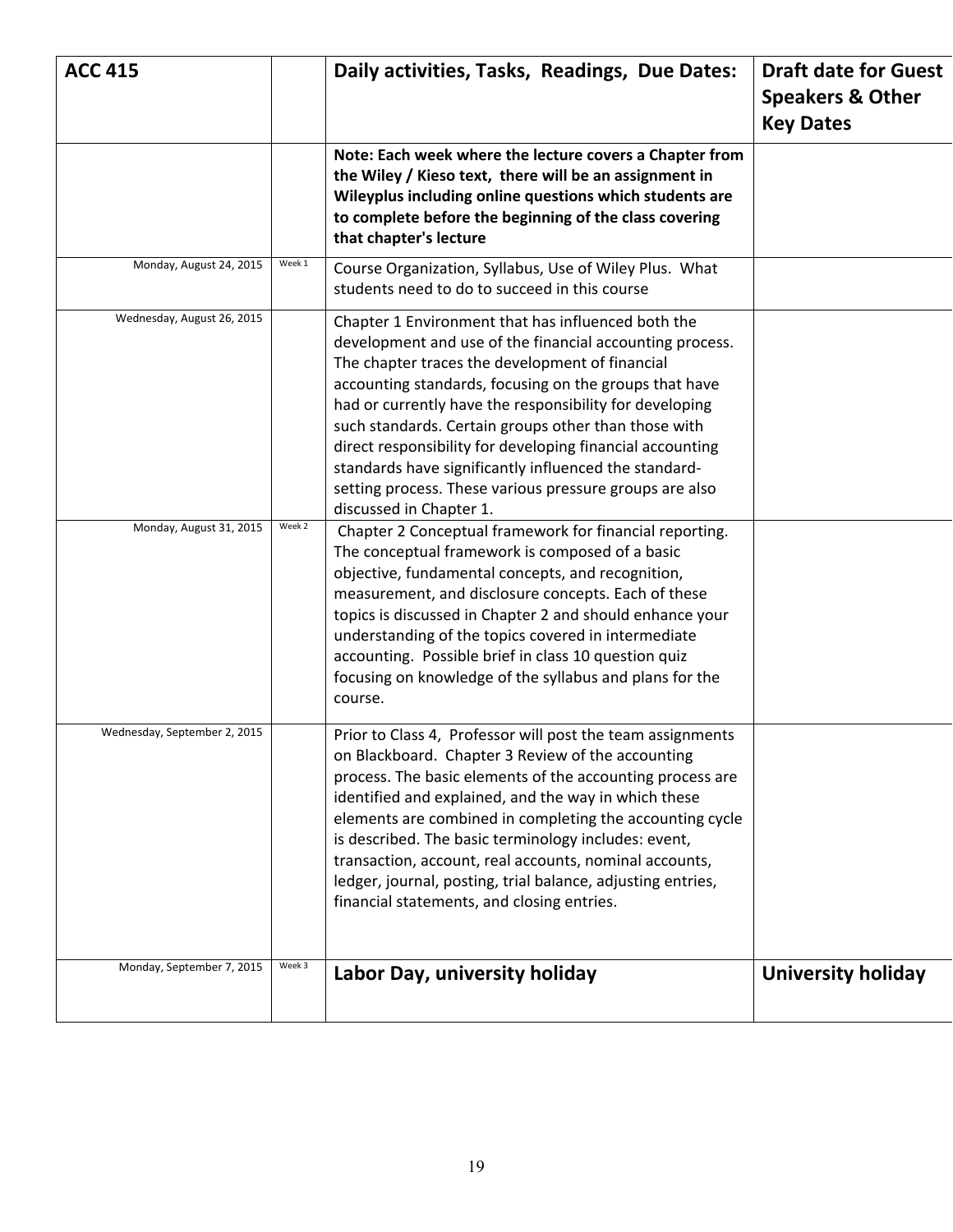| Wednesday, September 9, 2015  |        | Finalization of team memberships for team projects.<br>Chapter 4 Concepts and techniques underlie the<br>preparation of the "Income Statement and Retained<br>Earnings Statement" and the reporting of other<br>comprehensive income. The requirements for adequate<br>presentation of reported net income are described and<br>illustrated throughout the chapter. Students required to<br>complete enrollment in the Simnet Excel online course by<br>this date and complete the 1 question "trial / example"<br>quiz online                                                                                                                                                                                                      |                                                                             |
|-------------------------------|--------|-------------------------------------------------------------------------------------------------------------------------------------------------------------------------------------------------------------------------------------------------------------------------------------------------------------------------------------------------------------------------------------------------------------------------------------------------------------------------------------------------------------------------------------------------------------------------------------------------------------------------------------------------------------------------------------------------------------------------------------|-----------------------------------------------------------------------------|
| Monday, September 14, 2015    | Week 4 | Chapter 5 Concepts and techniques underlie the<br>preparation and analysis of the "Balance sheet." A brief<br>introduction to the statement of cash flows is also<br>presented.                                                                                                                                                                                                                                                                                                                                                                                                                                                                                                                                                     |                                                                             |
| Wednesday, September 16, 2015 |        | Lecture on Excel. Also: Verbal presentation from each of<br>the six teams on the initial plans for the team project.<br>Teams are to submit their preferred topics for<br>presentations and I will make the final topic assignments.<br>Teams will choose dates "from a hat" to determine when<br>their team will be presenting to the class. Possible guest<br>speaker, co-lecturer Wayne Wilmeth USC Marshall,<br>Manager of Training and Documentation                                                                                                                                                                                                                                                                           | Wayne Wilmeth, USC<br>Marshall Manager of<br>Training and<br>Documentation. |
| Monday, September 21, 2015    | Week 5 | Chapter 6 Essentials of compound interest, annuities and<br>present value. These techniques are being used in many<br>areas of financial reporting where the relative values of<br>cash inflows and outflows are measured and analyzed. The<br>material presented in Chapter 6 will provide a sufficient<br>background for application of these techniques to topics<br>presented in subsequent chapters. may be applied are: (a)<br>notes receivable and payable, (b) leases, (c) pensions, (d)<br>long-term assets, (e) sinking funds, (f) business<br>combinations, (g) disclosures, and (h) installment<br>contracts. Primary guest speaker, co-lecturer has a<br>conflict on availability. Use of Excel in fair value analysis |                                                                             |
| Wednesday, September 23, 2015 |        | Chapter 7: Cash and Receivables: Cash is the most liquid<br>asset held by a company and possesses unique problems<br>in its management and control. Receivables are composed<br>of both accounts and notes receivables. Chapter coverage<br>of accounts receivable places emphasis on trade<br>receivables. In covering notes receivables, the chapter<br>includes both short-term and long-term notes.                                                                                                                                                                                                                                                                                                                             |                                                                             |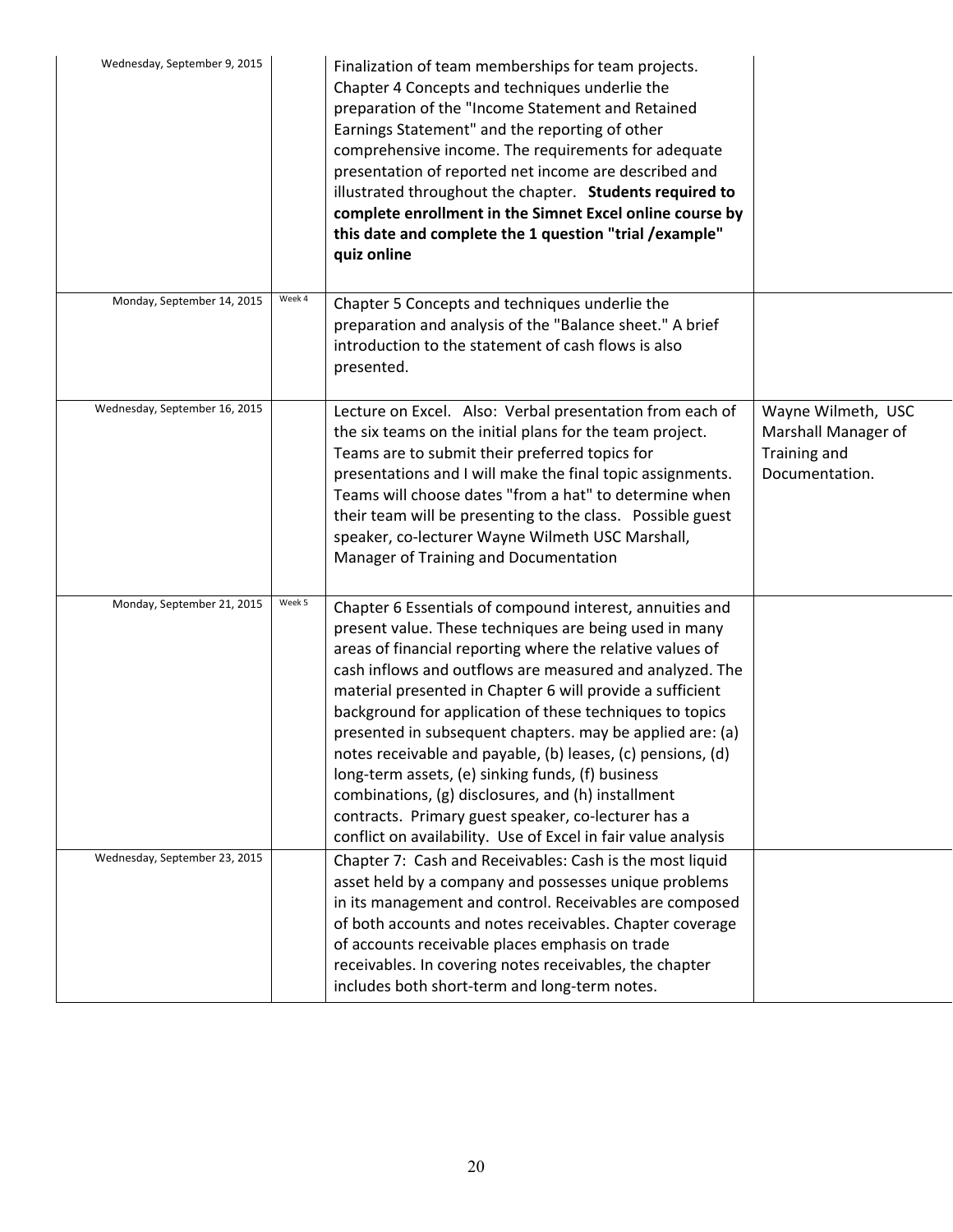| Monday, September 28, 2015    | Week 6 | Use of Accounting data in the context of Investment<br>valuation: Present Value of Cash Flows based upon<br>historic financial statement data, Industry and Company<br>Analysis: Materials Outside of Wiley. Possible guest<br>speaker, co-lecturer                                                                                                                                                                                                                                                                                                       | Paul Ouyang, Entreprenuer<br>ex JP Morgan, MP3 Exec<br>VP, Internships.com:<br>Investment banking:<br><b>Accounting and Business</b><br>Profile characteristics<br>impacting investment<br>decisions |
|-------------------------------|--------|-----------------------------------------------------------------------------------------------------------------------------------------------------------------------------------------------------------------------------------------------------------------------------------------------------------------------------------------------------------------------------------------------------------------------------------------------------------------------------------------------------------------------------------------------------------|------------------------------------------------------------------------------------------------------------------------------------------------------------------------------------------------------|
| Wednesday, September 30, 2015 |        | Chap 8: Inventory: This account often represents one of<br>the most significant assets held by the enterprise.<br>Inventories are also significant because of their impact on<br>both the balance sheet and the income statement.<br>Chapter 8 initiates the discussion of the basic issues<br>involved in recording, classifying, and valuing items<br>classified as inventory.                                                                                                                                                                          |                                                                                                                                                                                                      |
| Monday, October 5, 2015       | Week 7 | Chapter 12 Issues related to intangible assets and possible<br>guest speaker, co-lecturer, Valuation of Intangible Assets<br>and Impairment Testing Possible guest speaker, co-<br>lecturer                                                                                                                                                                                                                                                                                                                                                               | Ray Rath, CFA, ASA Senior<br>Managing Director,<br>Globalview Advisors, ex<br><b>PwC Director</b>                                                                                                    |
| Wednesday, October 7, 2015    |        | <b>Midterm Examination</b>                                                                                                                                                                                                                                                                                                                                                                                                                                                                                                                                | <b>Midterm</b><br><b>Examination</b>                                                                                                                                                                 |
| Monday, October 12, 2015      | Week 8 | Exam Debrief. Chapter 9 unique inventory valuation<br>problems. Possible guest speaker, co-lecturer                                                                                                                                                                                                                                                                                                                                                                                                                                                       | Larry Scherzer, Scherzer<br>International: Economic<br>and Industry dynamics<br>impacting accounting and<br>financial analysis                                                                       |
| Wednesday, October 14, 2015   |        | Chapter 13 Current Liabilities nature and measurement.<br>Attention is focused on the mechanics involved in<br>recording current liabilities and financial statement<br>disclosure requirements. Also included is a discussion<br>concerning the identification and reporting of contingent<br>liabilities.                                                                                                                                                                                                                                               |                                                                                                                                                                                                      |
| Monday, October 19, 2015      | Week 9 | Chapter 18 Recognition of revenue by a business<br>organization. Although general rules and guidelines exist,<br>the significant variety of marketing methods for products<br>and services make it difficult to apply the rules consistently<br>in all situations. Chapter 18 is devoted to a discussion and<br>illustration of revenue transactions that result from the<br>sale of products and the rendering of services. Throughout<br>the discussion, attention is focused on the theory behind<br>the accounting methods used to recognize revenue. | Christian Jester<br>PricewaterhouseCoopers<br>PwC lead technology audit<br>partner for Southern<br>California, re Revenue<br>Recognitio, PCAOB insights,<br>proposal, and Accounting<br>fraud        |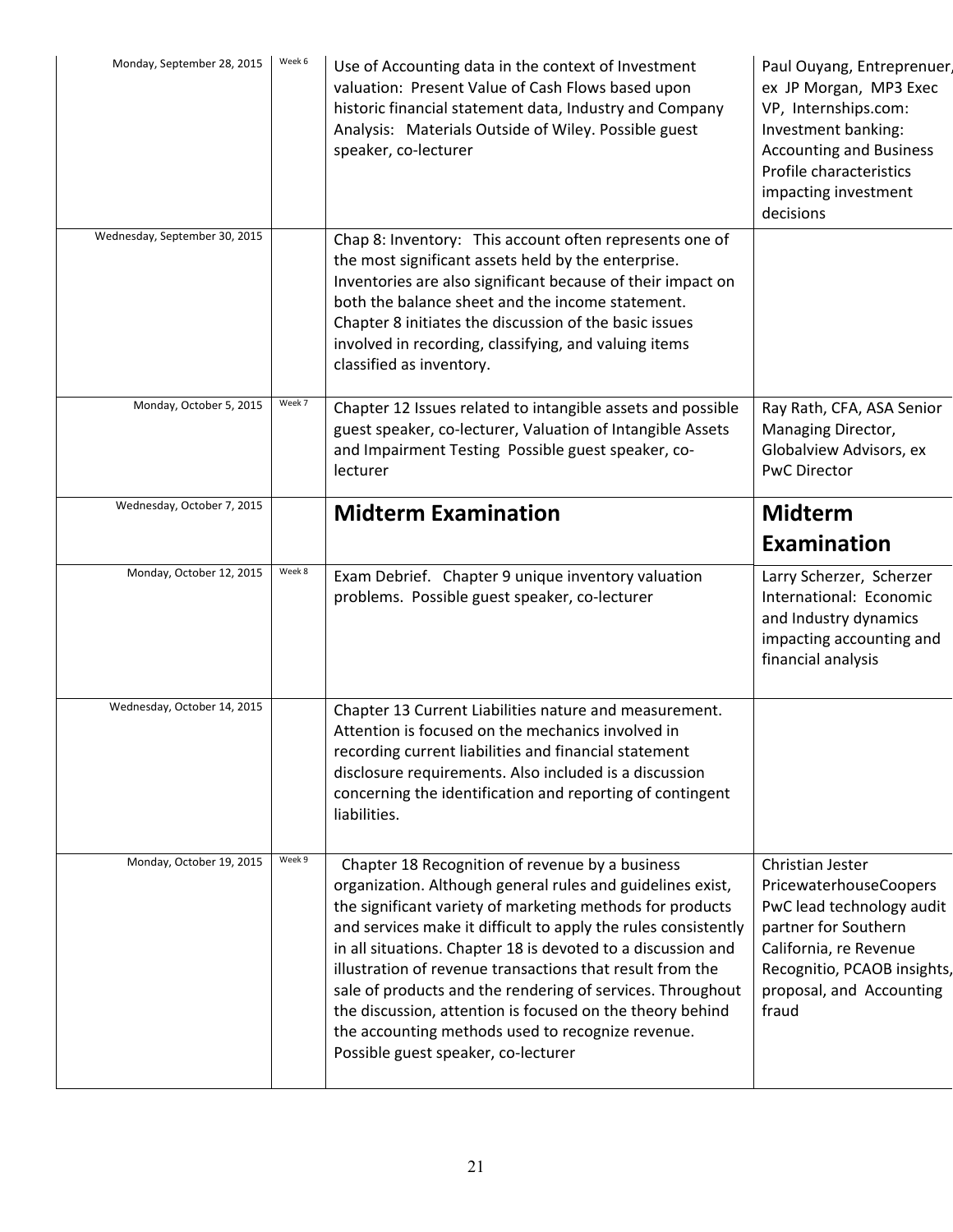| Wednesday, October 21, 2015 |            | Possible Class via Internet "GotoMeeting.com" technology<br>or alternative non face to face technology: this class<br>session may lead by video conference. Chapter 16<br>Accounting for dilutive securities at date of issuance and at<br>time of conversion. Also, the impact of the computation of<br>earnings per share is presented. The significance attached<br>to the earnings per share figure by stock-holders and<br>potential investors has caused the accounting profession<br>to direct a great deal of attention to the calculation and<br>presentation of earnings per share.                                                                                                |  |
|-----------------------------|------------|----------------------------------------------------------------------------------------------------------------------------------------------------------------------------------------------------------------------------------------------------------------------------------------------------------------------------------------------------------------------------------------------------------------------------------------------------------------------------------------------------------------------------------------------------------------------------------------------------------------------------------------------------------------------------------------------|--|
| Monday, October 26, 2015    |            | Chapter 15 Stockholders' equity section of the corporate<br>form of business organization. Stockholders' equity<br>represents the amount that was contributed by the<br>shareholders and the portion that was earned and<br>retained by the enterprise. There is a definite distinction<br>between liabilities and stockholders' equity that must be<br>understood if one is to effectively grasp the accounting<br>treatment for equity issues.                                                                                                                                                                                                                                             |  |
| Wednesday, October 28, 2015 |            | First Team Presentation and Chapter 14 presents a<br>discussion of the issues related to long-term liabilities.<br>Long-term debt consists of probable future sacrifices of<br>economic benefits. These sacrifices are payable in the<br>future, normally beyond one year or operating cycle,<br>whichever is longer. Coverage in this chapter includes<br>bonds payable, long-term notes payable, mortgage notes<br>payable, and issues related to extinguishment of debt. The<br>accounting and disclosure issues related to long-term<br>liabilities include a great deal of detail due to the<br>potentially complicated nature of debt instrument                                       |  |
| Monday, November 2, 2015    | Week<br>10 | Second Team Presentation: Chapter 10 Property, plant,<br>and equipment; and the accounting methods used to<br>retire or dispose of these costs. These assets, also referred<br>to as fixed assets, are of a durable nature and include land,<br>building structures, and equipment.                                                                                                                                                                                                                                                                                                                                                                                                          |  |
| Wednesday, November 4, 2015 |            | Third Team Presentation. Chapter 11 Accounting and<br>recording of depreciation and depletion and the methods<br>of writing off the cost of tangible assets and natural<br>resources. Depreciation refers to a cost allocation of<br>tangible plant assets. Depletion is the term used to<br>describe the cost allocation related to natural resources<br>such as timber, oil, or coal. Amortization is the term used<br>to describe the expiration of intangible assets. In addition<br>to a thorough discussion of the accounting problems<br>involved, the chapter presents a detailed analysis and<br>explanation of the various depreciation and write off<br>methods used in practice. |  |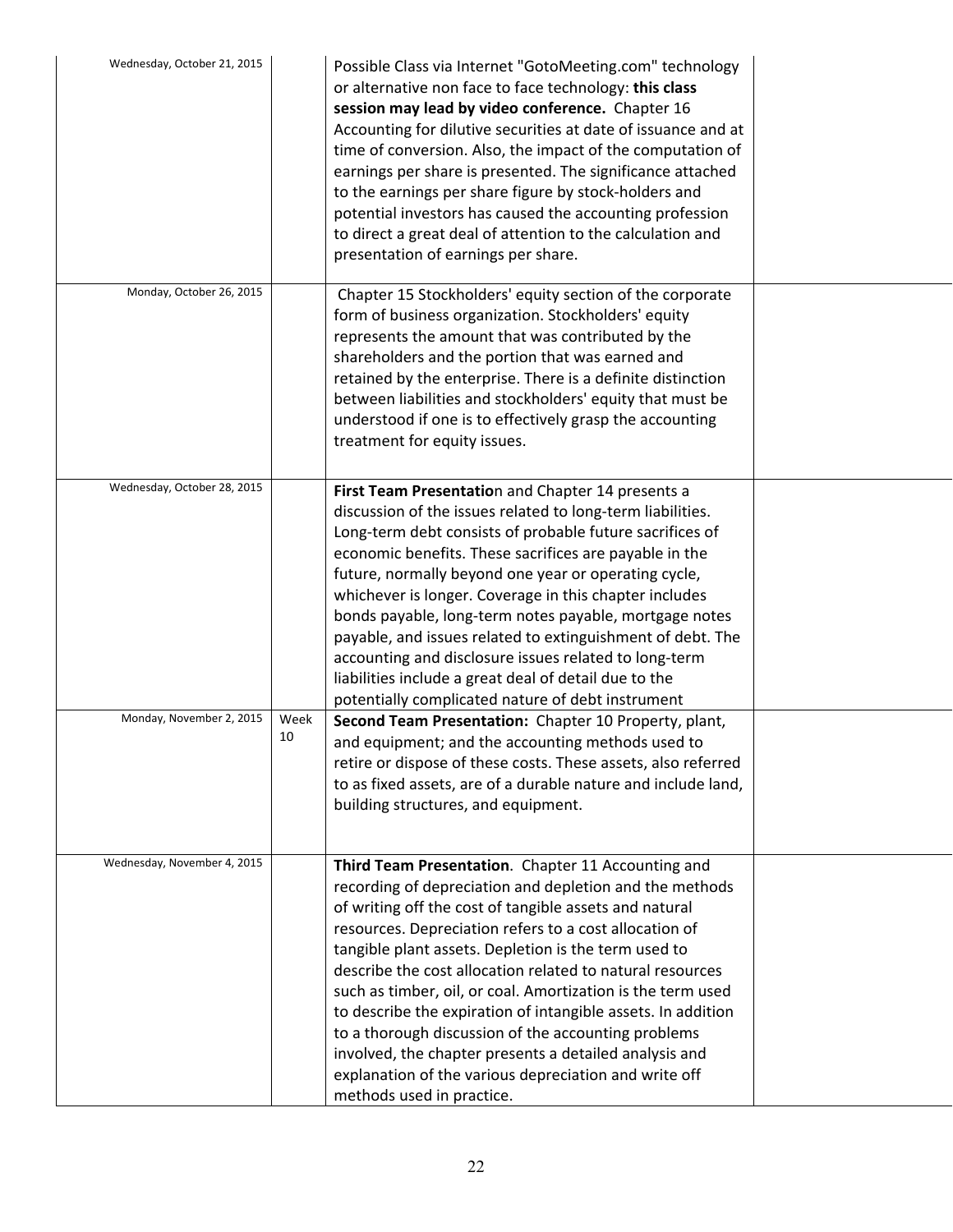| Monday, November 9, 2015     | Week 11 | Fourth Team Presentation Part II. Dilutive Securities,<br>Venture Capital and Stock Options as Compensation                                                                                                                                                                                                                                                                                                                                                                                                                                                                                                                                                                                                                                                                                                                                                                                                                                                                                                                                                                                                                                                                                                                                                                                        | Glen Kernick is a Managing<br>Director and the Silicon<br>Valley office practice<br>leader. He is also the firm's<br>global technology industry<br>leader and part of the<br><b>Financial Reporting</b><br>practice. Glen has more<br>than 17 years of experience<br>in financial analysis and<br>valuation for technology<br>clients. |
|------------------------------|---------|----------------------------------------------------------------------------------------------------------------------------------------------------------------------------------------------------------------------------------------------------------------------------------------------------------------------------------------------------------------------------------------------------------------------------------------------------------------------------------------------------------------------------------------------------------------------------------------------------------------------------------------------------------------------------------------------------------------------------------------------------------------------------------------------------------------------------------------------------------------------------------------------------------------------------------------------------------------------------------------------------------------------------------------------------------------------------------------------------------------------------------------------------------------------------------------------------------------------------------------------------------------------------------------------------|----------------------------------------------------------------------------------------------------------------------------------------------------------------------------------------------------------------------------------------------------------------------------------------------------------------------------------------|
| Wednesday, November 11, 2015 |         | Fifth Team Presentation, Also Chapter 21 Leasing Part 1:<br>substantial portions of the property and equipment they<br>use in their business organization as an alternative to<br>ownership. Because leasing provides some financial,<br>operating, and risk advantages over ownership, it has<br>become the fastest growing form of capital investment.<br>This increased significance of lease arrangements in recent<br>years has intensified the need for uniform accounting and<br>complete informative reporting of leasing transactions.<br>Per earlier mention in the syllabus, possible brief in class<br>quiz related to subjects covered in the last three classes.                                                                                                                                                                                                                                                                                                                                                                                                                                                                                                                                                                                                                     |                                                                                                                                                                                                                                                                                                                                        |
| Monday, November 16, 2015    | Week 12 | Sixth team presentation: Chapter 19 Accounting for<br>income taxes. Taxable income is computed in accordance<br>with prescribed tax regulations and rules, whereas<br>accounting income is measured in accordance with<br>generally accepted accounting principles. Due to the fact<br>that tax regulations and generally accepted accounting<br>principles differ in many ways, taxable income and<br>financial income frequently differ. The following represent<br>examples of events that can result in such differences: (a)<br>depreciation computed on a straight-line basis for financial<br>reporting purposes and on an accelerated basis for tax<br>purposes, (b) income recognized on the accrual basis for<br>financial reporting purposes and on the installment basis<br>for tax purposes, and (c) warranty costs recognized in the<br>period incurred for financial reporting purposes and when<br>they are paid for tax purposes. A deferred tax liability is<br>the amount of deferred tax consequence attributable to<br>the temporary differences that will result in net taxable<br>amounts in future years. Also discussion of deferred tax<br>assets. This is the due date for completion of the Simnet<br>Excel online exam for ACCT 415. Possible guest / co-<br>lecturer | This is the due date for<br>completion of the Simnet<br><b>Excel online exam for ACCT</b><br>415.                                                                                                                                                                                                                                      |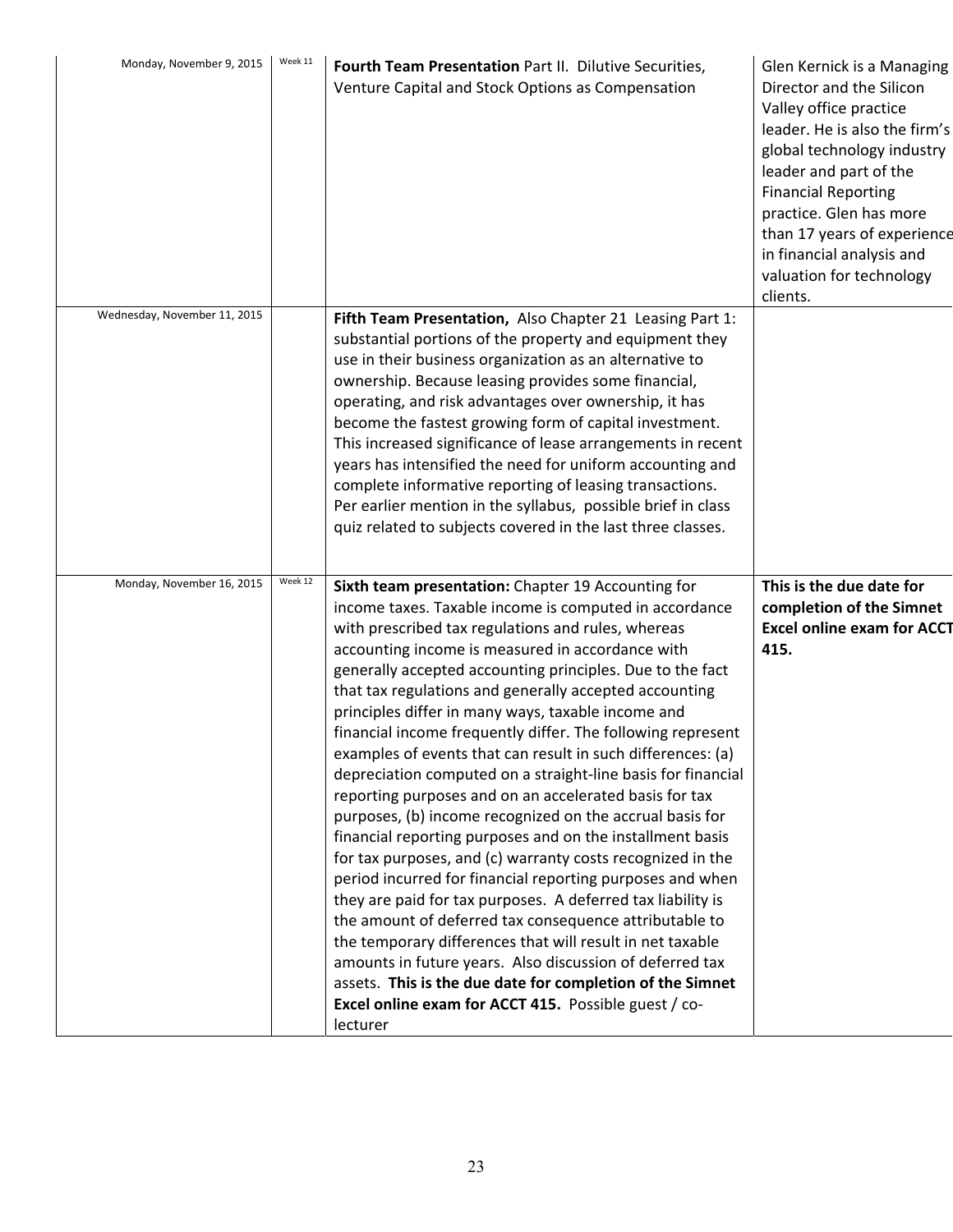| Wednesday, November 18, 2015 |         | Seventh team presentation Second of two lectures re<br>Investment valuation, first lecture much earlier in<br>semester: Present Value of Cash Flows based upon<br>historic financial statement data, Industry and Company<br>Analysis: Use of financial statement data in the context of<br><b>Business Enterprise Valuation</b>                                                                                                                                                                                                      |                                                                                                                                                                                                                                                                                                                                                              |
|------------------------------|---------|---------------------------------------------------------------------------------------------------------------------------------------------------------------------------------------------------------------------------------------------------------------------------------------------------------------------------------------------------------------------------------------------------------------------------------------------------------------------------------------------------------------------------------------|--------------------------------------------------------------------------------------------------------------------------------------------------------------------------------------------------------------------------------------------------------------------------------------------------------------------------------------------------------------|
| Monday, November 23, 2015    | Week 13 | Eighth team presentation: Class discussion and in class<br>research related to recent current events as reported in<br>the WSJ in which accounting based financial analysis<br>provides important insights. Possible guest lecturer                                                                                                                                                                                                                                                                                                   | Massoud Entekhabi Chief<br>Operating Officer & CFO of<br>Prime Focus World N.V. a<br>Hollywood California based<br>world leader in offering<br>visual effects and 3D<br>Conversion ; Founder,<br>Zenith Equity Partners, Ex<br>PwC lead audit partner:<br>Accounting issues with use<br>of complex financial<br>instruments to finance<br>start up companies |
| Wednesday, November 25, 2015 |         | Thankgiving Holiday Break 11/25 to 11/28                                                                                                                                                                                                                                                                                                                                                                                                                                                                                              |                                                                                                                                                                                                                                                                                                                                                              |
| Thursday, November 26, 2015  |         | Thankgiving Holiday Break 11/25 to 11/28                                                                                                                                                                                                                                                                                                                                                                                                                                                                                              |                                                                                                                                                                                                                                                                                                                                                              |
| Monday, November 30, 2015    | Week 14 | Chapter 20 Cost of pension plans. Accounting for pension<br>costs is somewhat complicated because of the variety of<br>social concepts, legal considerations, actuarial techniques,<br>income tax regulations, and varying business philosophies<br>that affect the development and maintenance of pension<br>plans. This chapter relates these issues to the<br>recommended accounting treatment for the costs<br>associated with a pension plan.                                                                                    |                                                                                                                                                                                                                                                                                                                                                              |
| Wednesday, December 2, 2015  |         | Chapter 24 Financial statement disclosure. Accountants<br>and business executives are fully aware of the importance<br>of full disclosure when presenting financial statements.<br>However, determining what constitutes full disclosure in<br>financial reporting is not an easy task. Thus, the purpose of<br>this chapter is to review present disclosure requirements<br>and gain insight into future trends in this area. Appendix<br>24A presents basic financial statement analysis. Discussion<br>of plans for the final exam |                                                                                                                                                                                                                                                                                                                                                              |
| Friday, December 4, 2015     |         | <b>Classes End</b>                                                                                                                                                                                                                                                                                                                                                                                                                                                                                                                    |                                                                                                                                                                                                                                                                                                                                                              |
| Monday, December 7, 2015     | Week 15 | Study Days - Saturday, December 5 - Tuesday, December 8                                                                                                                                                                                                                                                                                                                                                                                                                                                                               |                                                                                                                                                                                                                                                                                                                                                              |
| Tuesday, December 8, 2015    |         | Study Days - Saturday, December 5 - Tuesday, December 8                                                                                                                                                                                                                                                                                                                                                                                                                                                                               |                                                                                                                                                                                                                                                                                                                                                              |